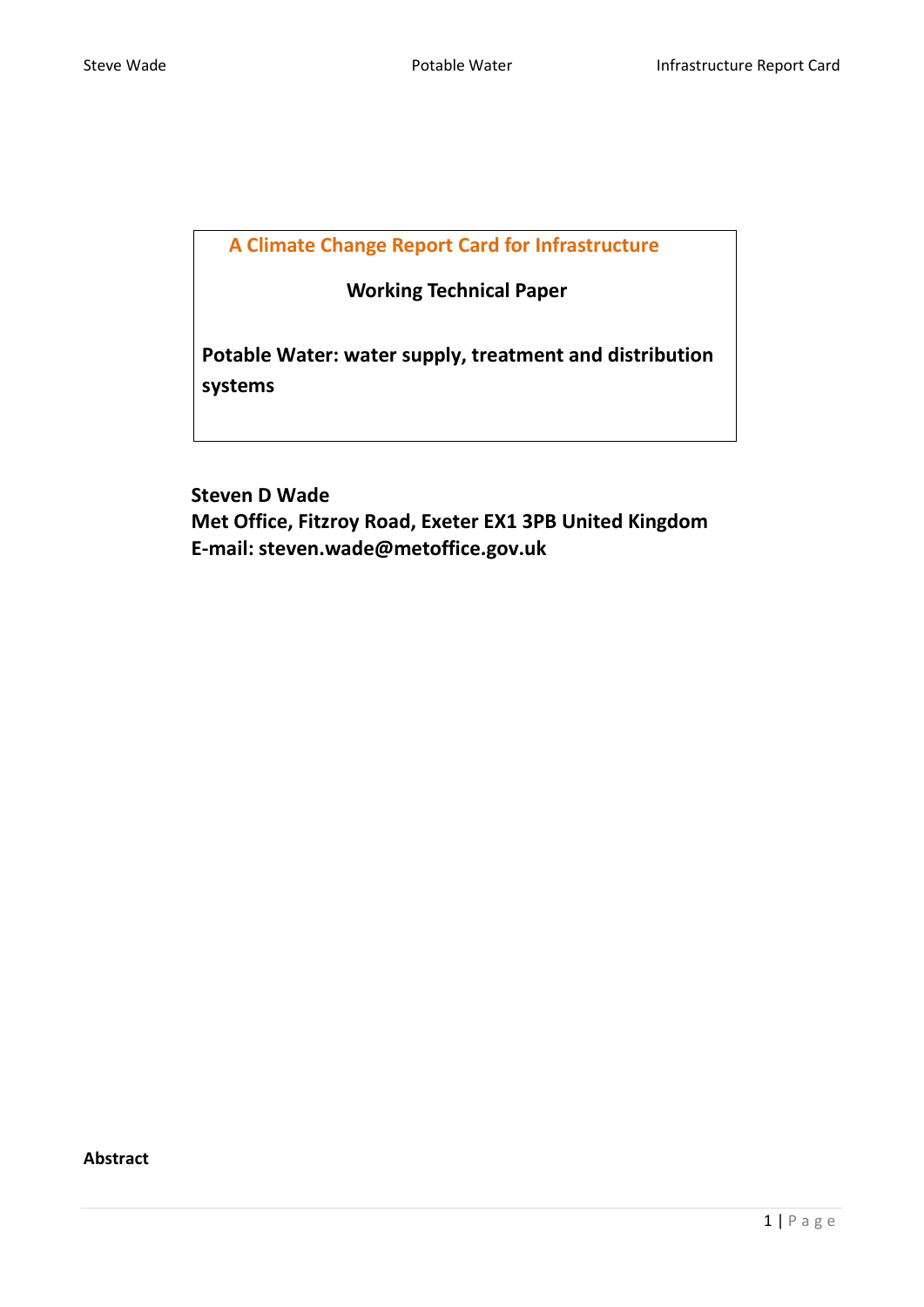This paper considers the potential impacts of climate change on water supply, treatment and distribution in England and Wales. It finds that there is wide recognition of impacts in the water industry but limited evidence of impacts in these specific areas in the peer reviewed literature. It focuses on four impacts: the demand for household water supply; changes in water quality that affect water treatment processes; pipe bursts that affect water distribution and leakage and finally flood impacts on water company assets. It briefly considers the management of risks and adaptation planning by water companies and draws some conclusions on three of the selected impacts, rating increased flood risk as the main climate change threat to water supply infrastructure.

#### **1. Introduction**

In the UK, water supplies and sewerage services are delivered by 26 water supply and water and sewerage companies<sup>[1,](#page-0-0)[2](#page-1-0)</sup>. In 2012/13 these companies invested £4.5 billion and spent around £5 billion on providing their services, which provide essential public health and environmental benefits to the UK economy. The long term nature and significant value of water company investments requires consideration of climate change and other sensitivities, including future energy costs, changes to environmental regulation, population growth and economic growth. For this reason the industry has been actively involved in climate change adaptation since the 1990s, with strong commitments on environment improvement and inclusion of climate change in long terms plans with horizons of 25 to 40 years (Charlton and Arnell. 2011; EA, 2012; Ofwat, 2008a; 2008b, 2010). Although initial climate change assessments focused on capital expenditure, water availability and sewerage, more subtle long term impacts and operational sensitivities are now being explored with the aims of reducing operational expenditure, improving resilience and reducing long term risks.

The impacts of climate change on river flows, groundwater, reservoir storage and water availability has been covered in detail elsewhere, including the LWEC Water Report Card (e.g. Charlton and Arnell, 2011; Christierson et al., 2012; Prudhomme et al., 2012; Watts et al., 2013). This paper focuses on the impacts of climate change on water supply, treatment and distribution systems whereas [Sayers et al., 2014] considers the impacts of sewerage systems. It considers water supply, treatment systems and distribution systems that are the responsibility of water companies. These infrastructure systems include reservoirs, abstraction systems, bank side storage, raw water transfers (gravity flow or pumped), water treatment, distribution networks including storage reservoirs, pumps and boosters and supply pipes to the point of delivery to customers. Systems may include desalinisation plants, although there is currently only one major plant in the UK providing up 40 Ml/d to London during peak demand periods.

 <sup>1</sup> <http://www.water.org.uk/home/our-members/list-of-companies>

<span id="page-1-1"></span><span id="page-1-0"></span> $2$  A very small proportion, around 1%, of rural households maintain a private water supply <http://dwi.defra.gov.uk/stakeholders/private-water-supplies/>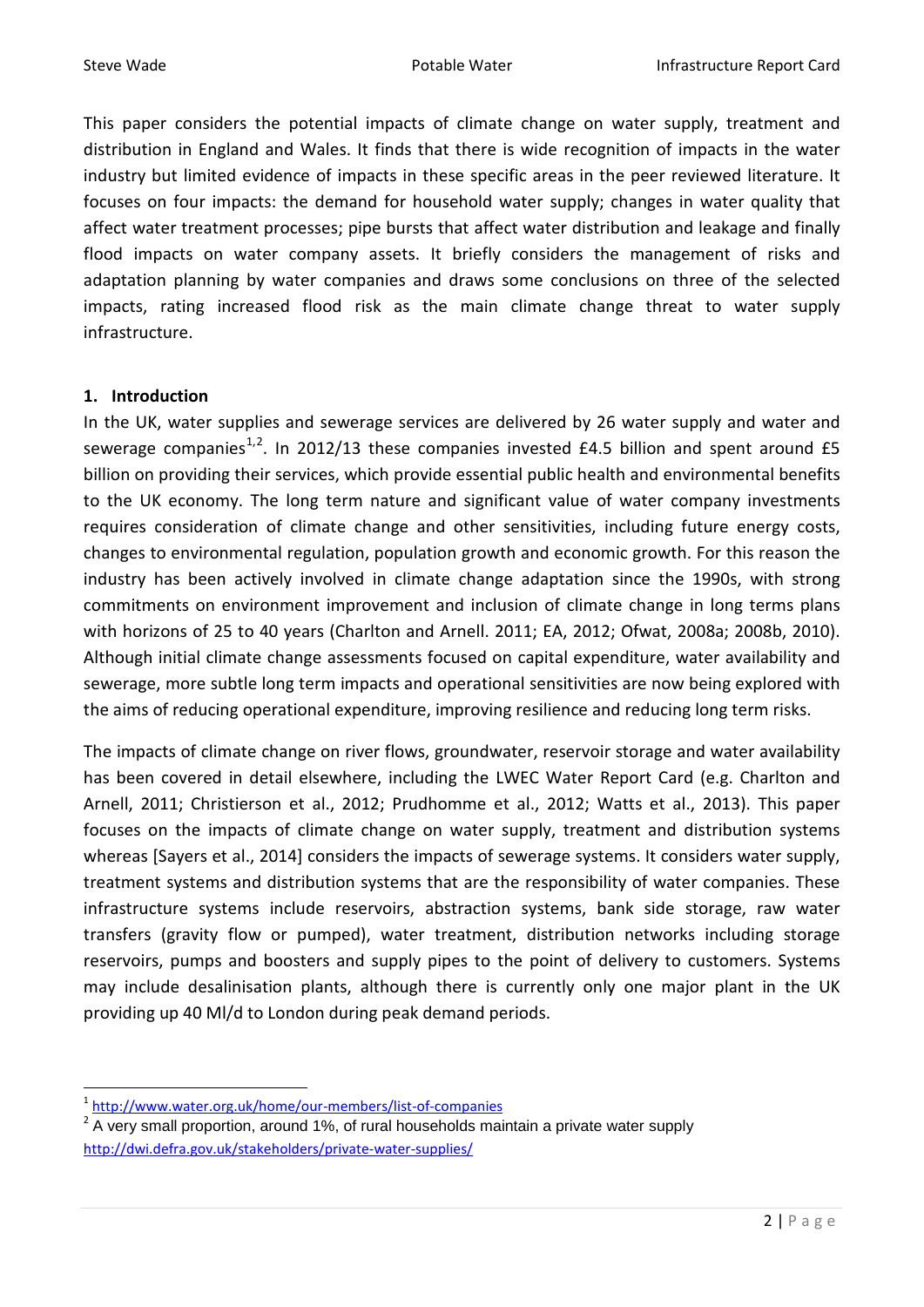This paper adopts a narrow definition of the water supply system, excluding private water supplies, the broader supply chain and complex links with energy and other systems. Section 2 introduces the UK Climate Projections 2009 (UKCP09) that have been used for climate change impacts, adaptation and vulnerability assessments in the water sector, highlights the vulnerability of water systems as evidenced by recent events and then describes the potential impacts of climate change. It is based on the peer reviewed literature and grey literature (guidelines and consultancy reports) used in the UK water industry. Following a very broad overview it focuses on four impacts: the demand for water; changes in water quality that affect water treatment processes; pipe bursts that affect water distribution and leakage and finally flood impacts on water company assets. Section 3 briefly considers the broader interactions between climate and socio-economic change and how the water industry manages risks and adaptation. Section 4 draws some conclusions and highlights the need for more research on three significant impacts.

#### **2. Potential impacts of climate change**

**2.1 The UK Climate Projections** The UK Climate Projections 2009 (UKCP09) provide probabilistic projections of climate change for the Low, Medium and High emissions scenarios for seven overlapping time periods to the 2080s (Murphy et al., 2009). By the 2050s, projected rates of warming are approximately 1°C to 3°C in winter and from 1°C to 4°C in summer. There is a wider range of uncertainty for seasonal precipitation (for the direction and magnitude of change) with some differences between emissions scenarios by the 2050s as well as spatial variation across the UK. In London for the Medium Emissions scenario, winter precipitation is very likely<sup>[3](#page-1-1)</sup> to increase in the range 2% to 32% while summer precipitation is likely to change between +7 and minus 41% (Murphy et al., 2009).

Increases in winter precipitation are projected over most of the UK (Murphy et al., 2009) leading to higher winter flows (Christierson et al., 2012; Prudhomme et al., 2012) and increases in peak river flows by the end of the century (Reynard et al., 2009; Kay et al., 2010). New research using higher resolution (1.5km) climate models with improved parameterisation of convection suggest that summer rainfall intensities may increase more sharply than indicated in UKCP09. By the end of the century for High emissions scenario (RCP 8.5) there may be a five-fold increase in intense summer storms (Kendon et al., 2014; Chan et al., 2014). However, these findings are provisional and based on a single model run; more research is required to understand the uncertainties related to convective summer storms.

# **2.2 Vulnerability of water infrastructure**

Over the last 15 years, the vulnerability of water supply, treatment and distributions systems has been highlighted during periods of severe weather. The most significant threats have been:

• *River flooding threatening critical water supply infrastructure.* The flooding of the Mythe water treatment works in Gloucestershire in 2007 demonstrated that the existence of 'single points of failure' in the water network that, in the event of failure, have massive consequences

<span id="page-2-0"></span> $3$  Here 'very likely' defines the ranges between 10 % and 90 % probability levels.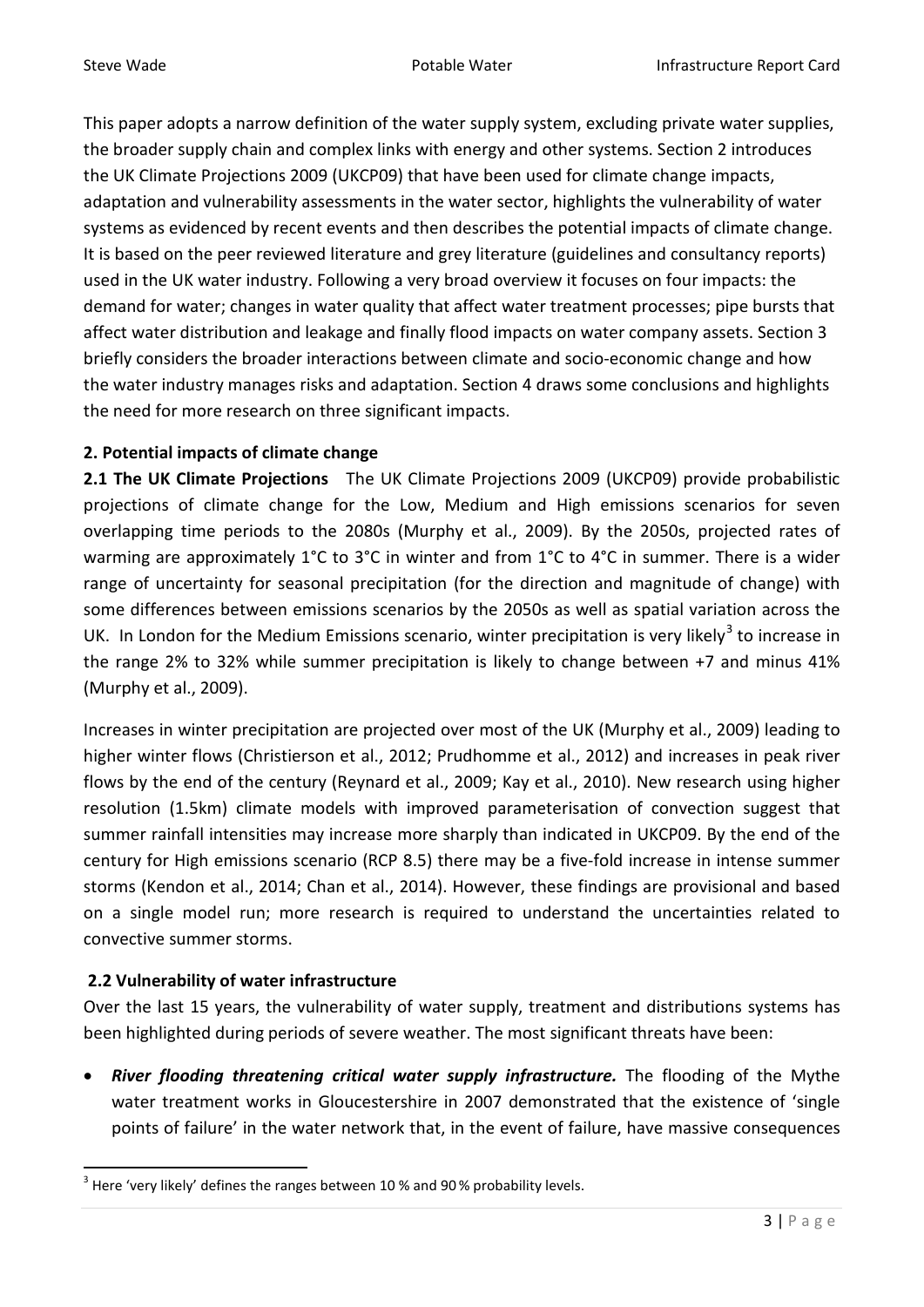for whole regions. The loss of Mythe cut off water to 350,000 people for up to 17 days. In total, five water treatment works and 322 sewage treatment works were affected (Pitt, 2008). In addition flooding caused damage to Ulley reservoir, Rotherham, leading to the evacuation of more than 1000 people downstream. Water supply infrastructure performed better during floods in 2013 but again some new problems emerged due to groundwater flooding although this impacted mostly on sewerage systems. The winter of 2013/14 was exceptional due to the sequence of storms, number of days with rain and overall volume of rainfall over December 2013 and January 2014 (Met Office, 2014).

- *Drought leading to restrictions, and in a few cases, failure of public water supply systems.* Significant droughts in 1989-1992 and 1995/6 affected large areas of the England and Wales and the latter event had severe impacts for Yorkshire, requiring a major emergency tanker operation to maintain supplies (Marsh, 2004; Cole and Marsh, 2005); major revisions to UK water resources and drought planning guidelines followed (DoE 1996, EA, 1997) as well as investment in improving drought resilience by building water transfers (Yorkshire Water, 1998). Moderate droughts affected parts of the UK in 2003, 200[4](#page-2-0)-6 and 2011/12 (Marsh et al., 2014)<sup>4</sup>.
- Low temperatures leading to freeze/thaw activity, soil movement and pipe bursts. Thousands of homes were left without water in Northern Ireland in December 2010 following record low temperatures. Sustained low temperatures followed by a rapid thaw led to burst water pipes on an unprecedented scale, triggering a water shortage crisis that attracted global media attention. The links between cold and dry conditions and pipe burst frequency is well established, although many other factors are also important (e.g. Boxall, et al., 2007). The drive to reduce leakage volumes to sustainable levels has led to major network upgrades but it will take a long time to replace older infrastructure with more resilient networks, so extreme cold periods still present a risk.

<span id="page-3-0"></span> $4$  Water company plans state levels of service or frequencies of drought restrictions of ca. 1 in 10 or 20 years. Published data on drought orders indicate high frequencies in some regions in the south east, south west and northern England [\(http://publicdata.eu/lv/dataset/number-of-drought-orders-1976-to-2011\)](http://publicdata.eu/lv/dataset/number-of-drought-orders-1976-to-2011). The reasons for this are complex but these data suggest that droughts remain a significant risk even after major investments since the 1990s.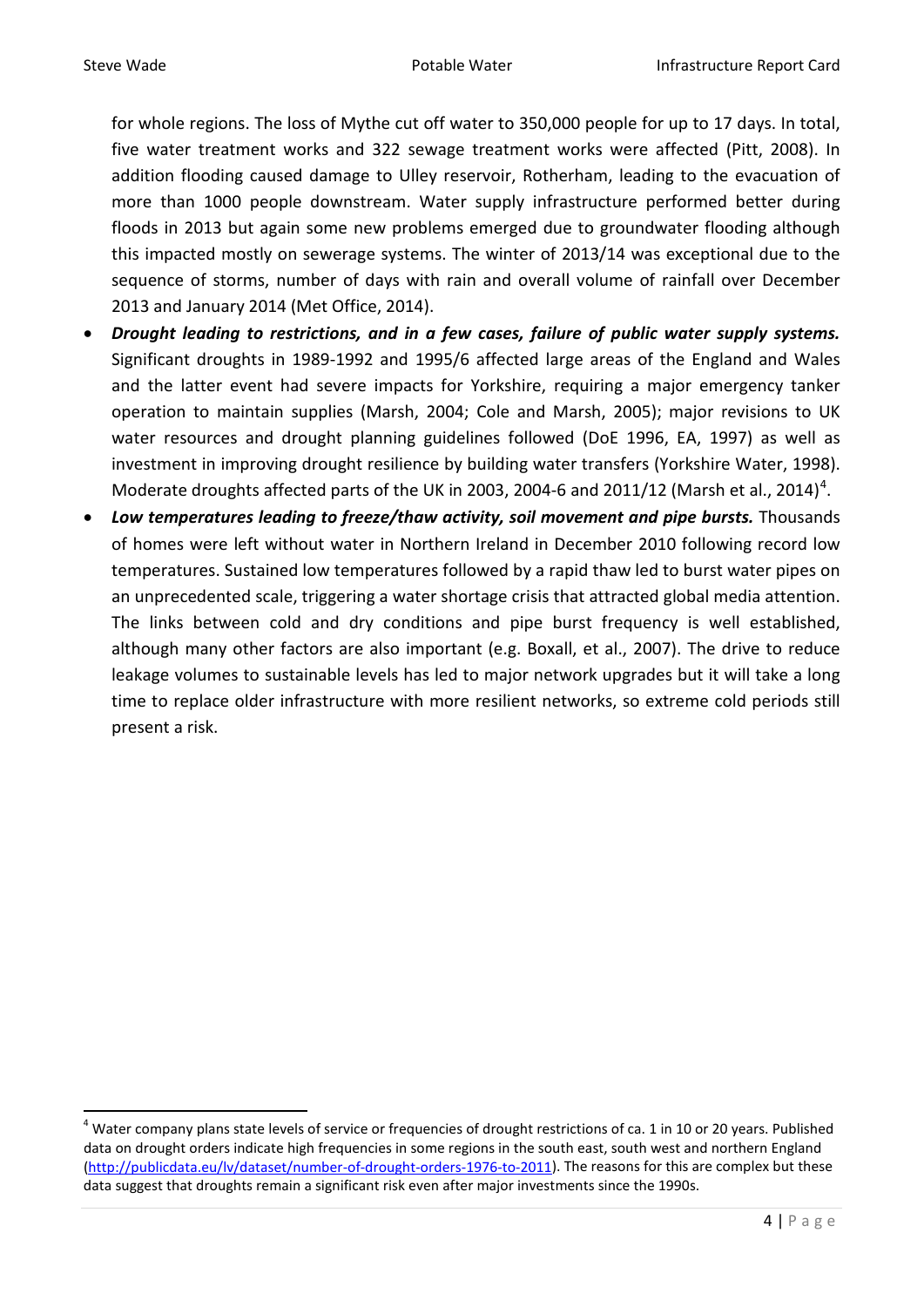Other operational sensitivities include (i) coastal, groundwater and pluvial flooding on water supply assets (Henriques and Spraggs, 2011), (ii) influence of temperature of water treatment processes (Ritson, et al., 2014), (iii) water quality problems related to both heavy rainfall events or hot/dry/low flow periods (Ritson, et al., 2014; Burt et al., 2010, Thorne and Fenner, 2011), (iv) dry soil conditions that may also lead to soil movement and cracking of water pipes (Boxall et al., 2007) and (v) increases in the peak demand for water during hot and dry periods (Parker and Wilby, 2013). The UK water industry's own guidance on climate change adaptation describes 12 business areas sensitive to climate variability and change, 9 of which are relevant to water supply, treatment and distribution and over 50 potential impacts on water treatment alone (Bain et al., 2012 - see next section).

# **2.3 An overview of impacts on water supply, treatment and distribution**

The Climate Change Risk Assessment, 2012 (Wade et al., 2012) described the potential impacts of climate change on the UK, including biophysical impacts, such as soil erosion, river water quality, high and low river flows relevant to water supply and distribution systems. As part of an initial screening exercise (including workshops with the water industry) around 700 climate risks and opportunities were narrowed down to around 100 risks for more detailed assessment. Direct impacts on water treatment or distribution did not make the final list for detailed assessment whereas flood risks to infrastructure and impacts of combined sewer overflows on water quality were selected. This implies that these direct impacts were regarded as less important in economic, environmental and social terms at the national scale. With its focus on potable water supply this review includes several impacts that were excluded from detailed assessment in the first CCRA.

In the context of climate change adaptation Bain et al., (2012) describe a number of water company business areas that may be affected by future climate change. Those relevant to water supply, treatment and distribution are summarised in Table 1. A more detailed list of impacts are provided in Table 2 with potential impacts categorised under water treatment in the UK industry guidance on adaptation and linked to specific climate drivers; the full list is exhaustive including 59 impacts but there is some overlap and obscure impacts that are not repeated here due to lack of evidence in other literature. There are some positive impacts, for example if warmer conditions lead to more efficient chemical or biological treatment processes. The impacts have been grouped here into seven impact categories and four of these are discussed further as small case studies.

# **The demand for water**

The impacts of climate variability and change on demand are important for water supply and distribution because increased demand places pressure on existing systems, requiring greater abstraction, treatment, storage, distribution, leakage control and pressure management. An early study by Herrington (1998) found that warming of 1.1  $^{\circ}$ C could add a further 10 percent to peak per capita consumption. Subsequent studies suggested lower impacts on average demand (Downing et al., 2004) and reinforced a view that social and economic factors were the key long term drivers of demand (Environment Agency, 2001, 2008). Overall there is a paucity of research studies on climate and demand partly due to the lack of high quality monitoring data sets (Parker and Wilby, 2012).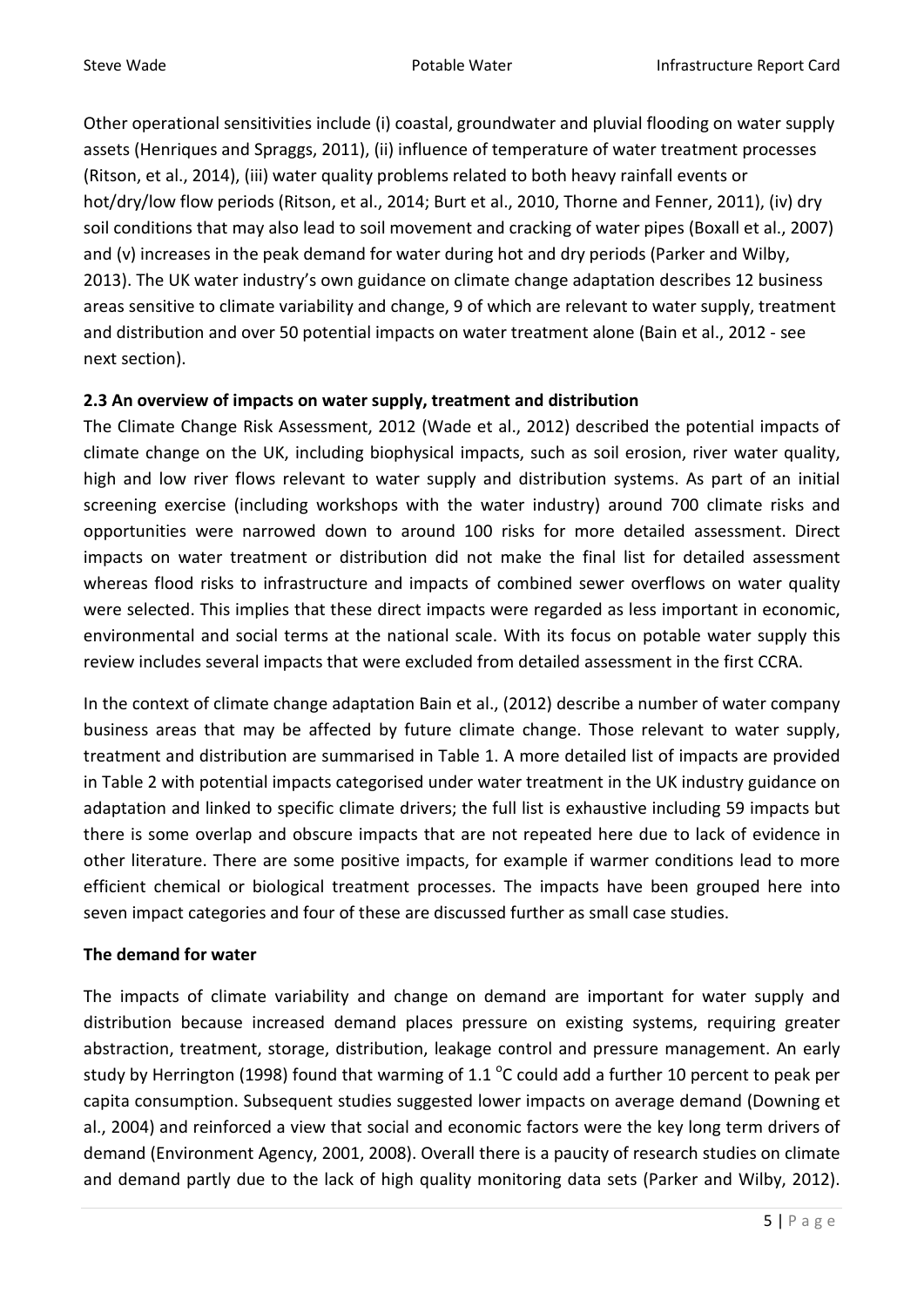Recent work by Parker suggested that the sensitivity to climate was highly dependent on occupancy type and that the climate signal was lost with averaged data sets, such as larger area distribution input or 'water into supply' data. For one case study in East Anglia using detailed data from Anglian Water, households with four occupants consumed on average 6.5 litres per capita more per  $1^{\circ}$ C temperature rise (Parker and Walker, undated). This finding is closer to Herrington's original work and indicates that impacts could be significant under higher rates of warming. For example, in the East of England under High Emissions the UKCP09 projections central estimate of increases in summer mean daily maximum temperature is 6.2ºC, suggesting a potential increase in peak demand of around 40 litres per person per day; it is very unlikely to be less than 2.8ºC (18 l/h/d) and is very unlikely to be more than 10.6°C (69 l/h/d)<sup>[5](#page-3-0)</sup>.

Figure 1 illustrates the linkages between climate and household demand, which is mainly related to outdoor water use components such as garden watering and car-washing. Social and economic factors are key indicators of consumption and new modelling approaches are emerging from social science that focus on the water use behaviour of specific groups of people (Browne et al., 2014). Non-climate factors, such as consumer behaviour and uptake of water efficient fixtures, fitting and devices ('ownership' and 'volume' in Figure 1) are likely to be more important factors for average demand than climate change. Warmer conditions are likely to have low to moderate impacts on average demand but this may be locally significant in parts of the south-east of England with marginal supply-demand balances. Higher maximum summer temperatures may have moderate impacts on peak demand. Heat waves combined with periods of hydrological drought are likely to present a more significant risk and this is an area where more monitoring and research is required. Under normal, dry and more extreme heatwave conditions understanding the impact of weather on demand can support operational management and reduce pumping costs.



**Figure 1. Inter-relationships between climate and non-climate drivers influencing household water demand (the dominant factors shown in bold with black connectors)**

<span id="page-5-0"></span><sup>&</sup>lt;sup>5</sup> This illustration is only relevant for large households in East Anglia, lower sensitivities were found for smaller households.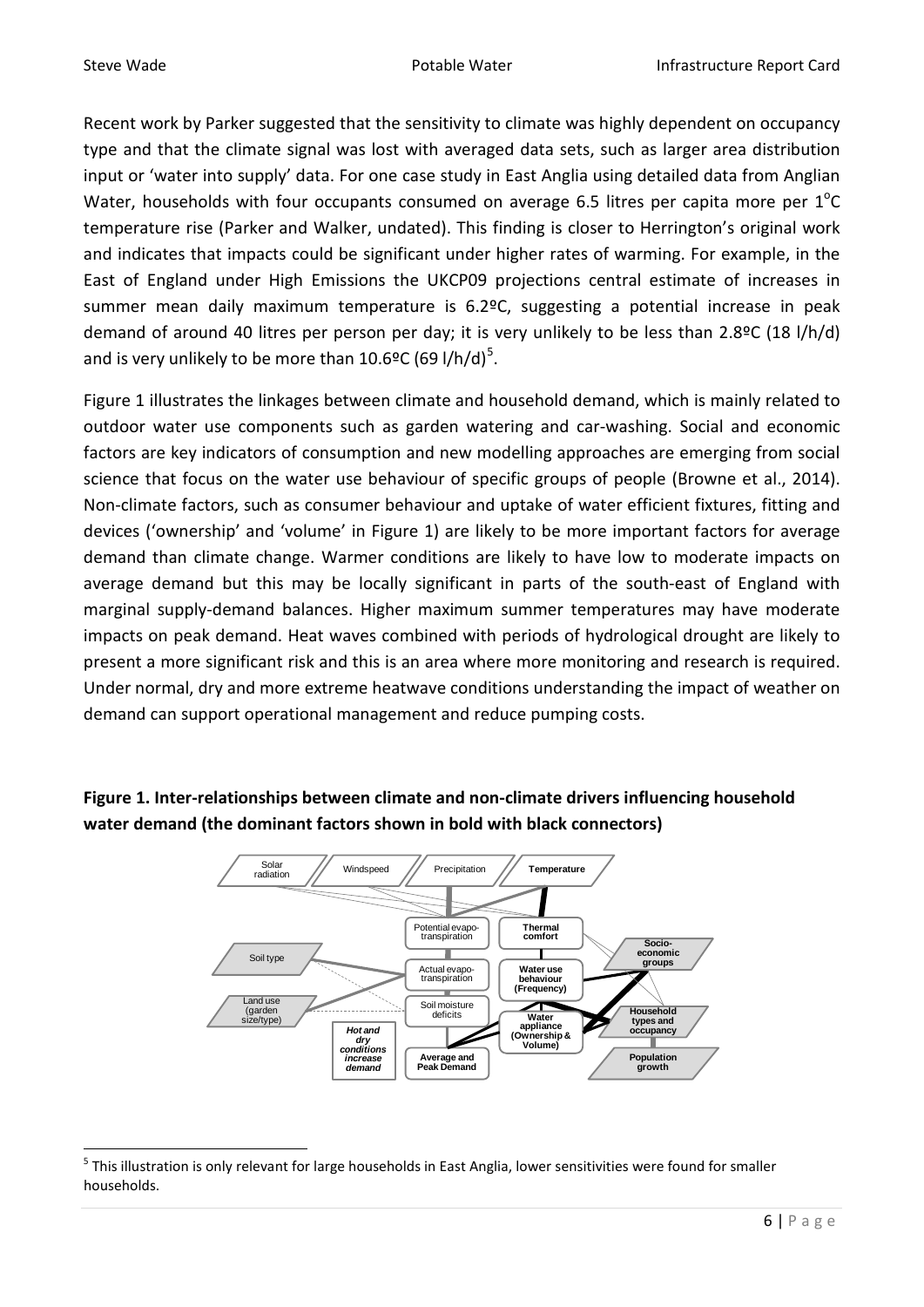| <b>Business</b>                           | <b>Potential consequences</b>                                                                                                                                                                                                                                                                                                                                                           | Comments on relevance to water supply, treatment                                                                                                                                                                                                                                                                                                                                                                                                                                                                                                                                                                                                                                                                                                                                          |
|-------------------------------------------|-----------------------------------------------------------------------------------------------------------------------------------------------------------------------------------------------------------------------------------------------------------------------------------------------------------------------------------------------------------------------------------------|-------------------------------------------------------------------------------------------------------------------------------------------------------------------------------------------------------------------------------------------------------------------------------------------------------------------------------------------------------------------------------------------------------------------------------------------------------------------------------------------------------------------------------------------------------------------------------------------------------------------------------------------------------------------------------------------------------------------------------------------------------------------------------------------|
| components                                | of climate change                                                                                                                                                                                                                                                                                                                                                                       | and distribution                                                                                                                                                                                                                                                                                                                                                                                                                                                                                                                                                                                                                                                                                                                                                                          |
| Supply-<br>demand<br>balance <sup>6</sup> | Any biophysical or<br>secondary impacts that<br>may affect the balance<br>of supply and demand of<br>water resources.<br>(Due to warming and<br>increased<br>evapotranspiration,<br>changes to precipitation,<br>soil moisture deficit,<br>changes in river flows<br>and groundwater levels,<br>floods, droughts, water                                                                 | The supply and demand balance was the focus of early<br>work on climate change in the water sector (CCIRG,<br>1996; Arnell; 1998; 2004; Downing et al., 2004).<br>Impacts on river flows, groundwater recharge and<br>deployable outputs has been covered in detail<br>elsewhere (and as part of other LWEC scorecards)<br>(Charlton and Arnell, 2012; Wade, S.D. et al 2012).<br>Some authors have indicated that the water resources<br>planning process is poorly conceived and unable to<br>properly address climate risks (Hall et al., 2012).<br>Outage or unplanned closures of works may be caused<br>by flooding or climate related water quality problems<br>(Pitt, 2008).                                                                                                      |
| Service<br>performanc<br>$e^7$            | quality impacts)<br>These consequences<br>directly affect the water<br>supply or other service<br>performance. These<br>involve conveying flows<br>(Quantity), and providing<br>the correct hydraulics<br>(including pressure) and<br>processes (Quality).<br>(Due to changes in flow<br>or water quality,<br>sedimentation or erosion<br>at water intakes, algal<br>problems, drought) | The main areas of research on climate change and<br>performance relate to water resources system<br>performance, treatment works processes (Ritson, et<br>al., 2014) and leakage/pipe burst frequency modelling<br>(Boxall et al., 2007; Wols, B. A.; van Thienen, 2014).<br>Performance can be measured using a range of<br>metrics including costs, carbon costs, environmental<br>performance, risk and reliability all of which may be<br>affected by climate change (e.g. see Matrosov et al.,<br>2013 on London's water supply)<br>Companies operate to defined levels of service and<br>new investment or changes on operations may be<br>needed to adapt to climate change.<br>Certain biological processes are affected by<br>temperature so that process efficiency may improve |

| Table 1. A summary of key areas of water company business, example impacts and consequences |
|---------------------------------------------------------------------------------------------|
| (based on Bain et al., 2012 but only including the most relevant components)                |

<span id="page-6-1"></span> $6$  The balance between the water available for supply and the demand; in the UK planning system specific design conditions are considered, such as a 'normal year' or 'dry year.'

<span id="page-6-0"></span> $^7$  The UK water industry is highly regulated and water service providers (mostly private companies) operate according to specific performance measures.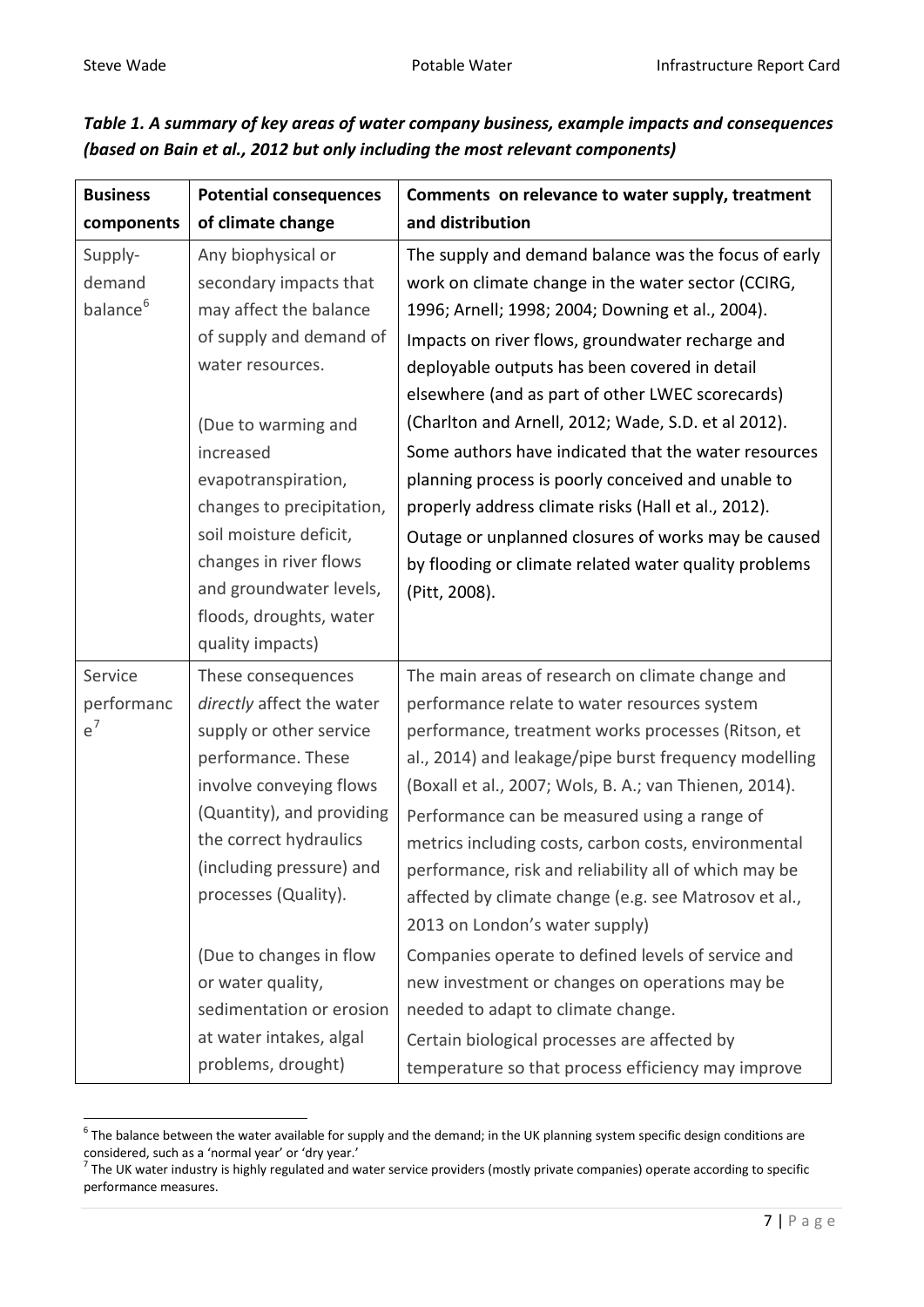|                     |                               | up to a threshold and then deteriorate, increasing        |
|---------------------|-------------------------------|-----------------------------------------------------------|
|                     |                               | costs.                                                    |
| Asset               | Service is affected           | The main climate related drivers of loss and damage       |
| damage/fail         | indirectly, through asset     | are flooding, storm surge, landslides and subsidence      |
| ure <sup>8</sup>    | condition, to cause asset     | and these have been considered in detail in both          |
|                     | damage or failure of          | Environment Agency and Committee on Climate               |
|                     | structure or treatment        | Change studies (Panzeri et al., 2013).                    |
|                     | plant.                        | The risks to dams and reservoirs of extreme floods        |
|                     |                               | have been a major area of concern due to significant      |
|                     | (Due to flooding,             | risks to life in the event of dam failure (Pitt, 2008).   |
|                     | erosion, landslides or        | As well as dramatic failure, assets may deteriorate       |
|                     | subsidence)                   | over time and asset lives shortened by exposure to        |
|                     |                               | environmental hazards, such as scour of pipe              |
|                     |                               | crossings.                                                |
| <b>Staff Health</b> | Impacts may have              | This area has not been researched in detail but it        |
| and Safety          | consequences for the          | appears on the risk registers of many companies,          |
| <i>issues</i>       | health and safety of          | particularly for those servicing remote areas. As well as |
|                     | water company staff.          | health and safety issues there are business continuity    |
|                     |                               | concerns if staff are unable to reach water treatment     |
|                     |                               | works or locations with pipe bursts due to extreme        |
|                     |                               | floods or cold weather conditions.                        |
| Supply              | <b>Business supply chains</b> | This area has not been researched in detail. However      |
| chains <sup>9</sup> | may be affected by            | the UK industry relies on chemical suppliers from         |
|                     | climate risks in the UK or    | outside the UK and complex UK supply chain to             |
|                     | overseas.                     | maintain its services.                                    |

**Table 2. Selected potential impacts of climate change on water treatment based on the UK water industry's adaptation framework and associated climate drivers (based on Bain et al., 2012)**

| Group      | Impact            | <b>Example</b><br>consequences | airg<br>ess | 긒.<br>ဇြ<br>More | rise<br>emp | ise<br>$\overline{\bullet}$<br><b>კ</b><br>Sea | over<br>ပ<br>ਹ<br><u>୦</u><br>$\overline{\mathbf{C}}$ | lejuie<br>Intense | 짇<br>ξ | surge<br>٤<br>Stor | ਠ<br>$\bar{\mathrm{g}}$<br>ω<br>ၑ<br>Ext |
|------------|-------------------|--------------------------------|-------------|------------------|-------------|------------------------------------------------|-------------------------------------------------------|-------------------|--------|--------------------|------------------------------------------|
| <b>The</b> | Increase in daily | Impacts security               | γ           |                  | v           |                                                |                                                       |                   |        |                    |                                          |
| demand     | and peak          | of supply;                     |             |                  |             |                                                |                                                       |                   |        |                    |                                          |
| for water* | demand for        | increase in                    |             |                  |             |                                                |                                                       |                   |        |                    |                                          |

<span id="page-7-1"></span><span id="page-7-0"></span><sup>&</sup>lt;sup>8</sup> Asset damage refers to any event or activity that damages water company assets (pipes, treatment or water recycling works) or<br>other assets that the water companies rely on to operate their services (flood defences, roa <sup>9</sup> Supply chains refer to goods and services that water companies rely on in order to operate their services, for example chemicals, engineering expertise, finance and investment.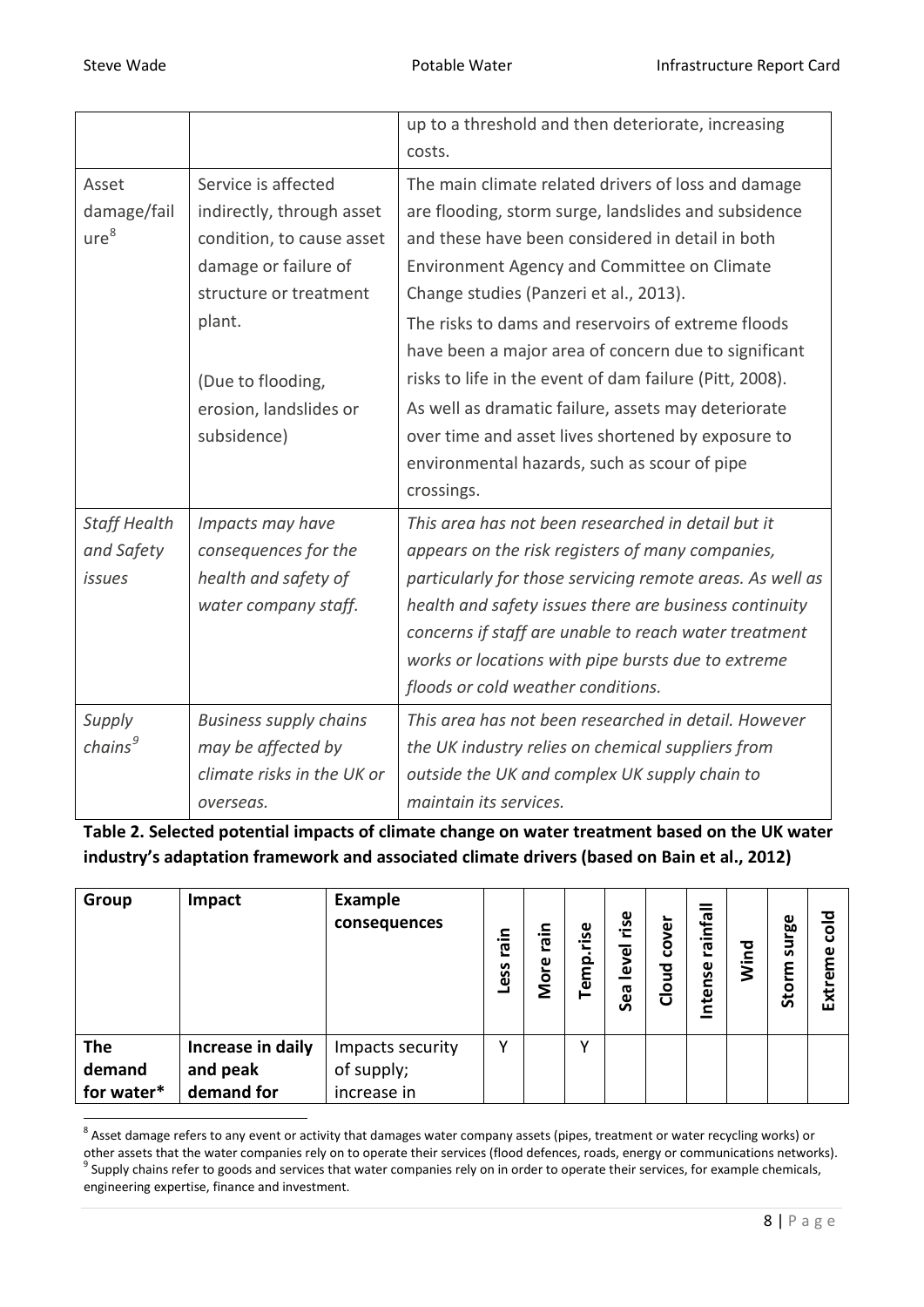| Group      | Impact                   | <b>Example</b>         |           |           |           |                |             |                  |      |             |         |
|------------|--------------------------|------------------------|-----------|-----------|-----------|----------------|-------------|------------------|------|-------------|---------|
|            |                          | consequences           |           |           |           |                |             | Intense rainfall |      |             | 흥       |
|            |                          |                        |           |           |           |                |             |                  |      |             |         |
|            |                          |                        | Less rain | More rain | Temp.rise | Sea level rise | Cloud cover |                  | Wind | Storm surge | Extreme |
|            |                          |                        |           |           |           |                |             |                  |      |             |         |
|            |                          |                        |           |           |           |                |             |                  |      |             |         |
|            | water                    | volume of water        |           |           |           |                |             |                  |      |             |         |
|            |                          | and wastewater         |           |           |           |                |             |                  |      |             |         |
|            |                          | requiring              |           |           |           |                |             |                  |      |             |         |
|            |                          | treatment              |           |           |           |                |             |                  |      |             |         |
|            | <b>Redistribution</b>    | Impacts security       |           |           | Y         |                | Y           |                  |      |             |         |
|            | of / increase in         | of supply; impact      |           |           |           |                |             |                  |      |             |         |
|            | tourism                  | on pump and            |           |           |           |                |             |                  |      |             |         |
|            | increases                | process run-           |           |           |           |                |             |                  |      |             |         |
|            | seasonal                 | times; increase in     |           |           |           |                |             |                  |      |             |         |
|            | demand                   | volume of water        |           |           |           |                |             |                  |      |             |         |
|            |                          | and wastewater         |           |           |           |                |             |                  |      |             |         |
|            |                          | requiring<br>treatment |           |           |           |                |             |                  |      |             |         |
| Water      | <b>Discolouration</b>    | Increased drinking     |           | Y         |           |                |             | Y                |      |             |         |
| quality    | and odour                | water quality risk     |           |           |           |                |             |                  |      |             |         |
| problems * | problems*                |                        |           |           |           |                |             |                  |      |             |         |
|            | <b>Increased algal</b>   | Raw and drinking       | Y         |           | Y         |                |             |                  |      |             |         |
|            | growth and risk          | water quality risk;    |           |           |           |                |             |                  |      |             |         |
|            | of microscopic           | increased              |           |           |           |                |             |                  |      |             |         |
|            | organisms                | maintenance of         |           |           |           |                |             |                  |      |             |         |
|            | within the water         | reservoirs etc;        |           |           |           |                |             |                  |      |             |         |
|            | supply system            | increased              |           |           |           |                |             |                  |      |             |         |
|            |                          | treatment cost         |           |           |           |                |             |                  |      |             |         |
|            | Increased rate           | Contamination of       |           |           | Y         |                |             |                  |      |             |         |
|            | of                       | supplies;              |           |           |           |                |             |                  |      |             |         |
|            | microbiological          | increased drinking     |           |           |           |                |             |                  |      |             |         |
|            | growth                   | water quality risk;    |           |           |           |                |             |                  |      |             |         |
|            |                          | increased<br>treatment |           |           |           |                |             |                  |      |             |         |
|            |                          | required               |           |           |           |                |             |                  |      |             |         |
|            | Increased risk of        | Increased raw and      |           |           | Y         |                |             | Y                |      |             |         |
|            | Cryptosporidium          | drinking water         |           |           |           |                |             |                  |      |             |         |
|            |                          | quality risk           |           |           |           |                |             |                  |      |             |         |
|            | <b>Increased risk of</b> | Impact on raw          |           | Y         |           |                |             | Y                |      |             |         |
|            | turbidity*               | water quality;         |           |           |           |                |             |                  |      |             |         |
|            |                          | deterioration in       |           |           |           |                |             |                  |      |             |         |
|            |                          | aesthetic quality      |           |           |           |                |             |                  |      |             |         |
|            |                          | of lakes and           |           |           |           |                |             |                  |      |             |         |
|            |                          | rivers; ecological     |           |           |           |                |             |                  |      |             |         |
|            |                          | impacts                |           |           |           |                |             |                  |      |             |         |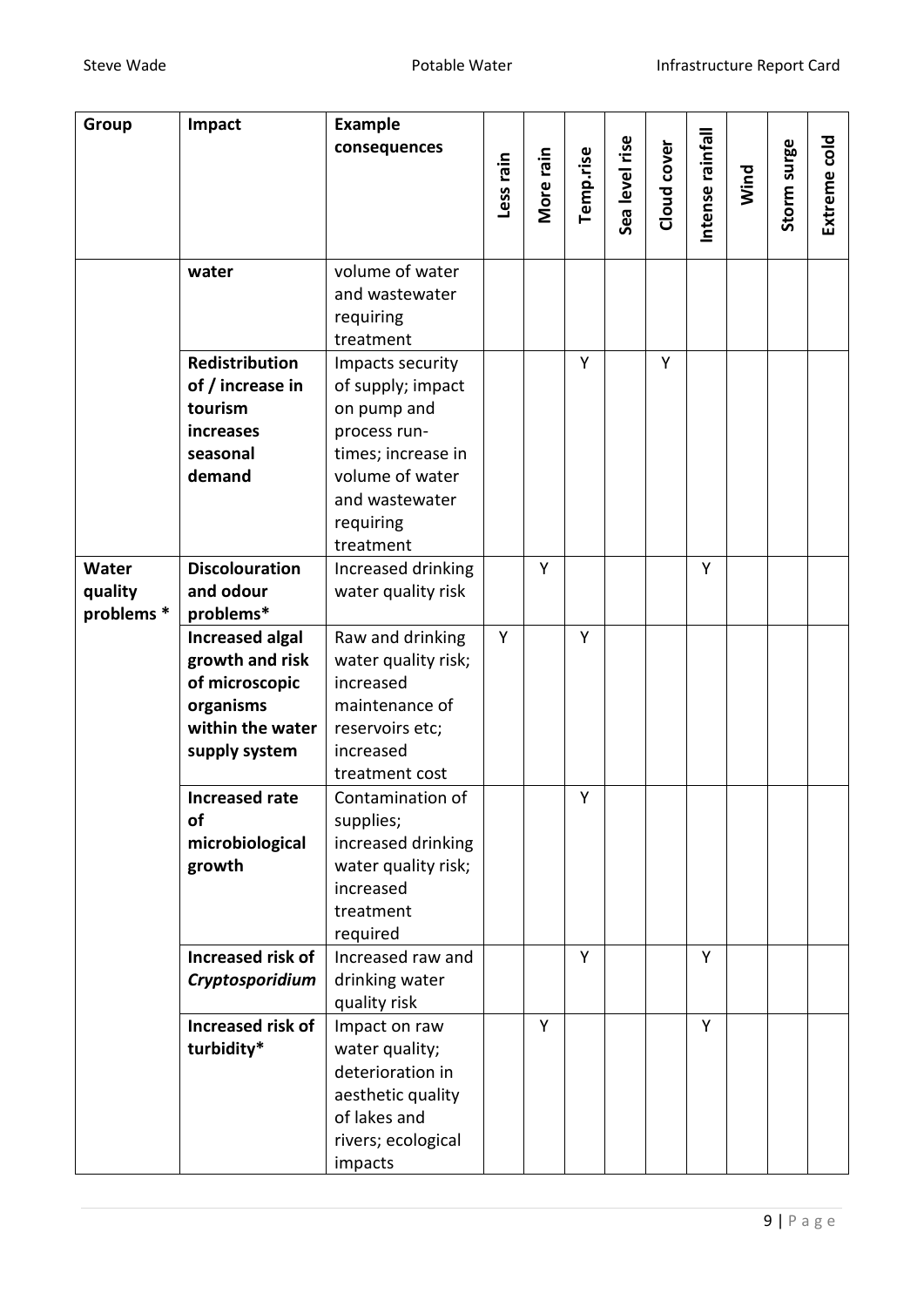| Group                  | Impact                                                                                                 | <b>Example</b><br>consequences                                                                                                                                                                                   |           |           |           |                |             |                  |      |             | plos    |
|------------------------|--------------------------------------------------------------------------------------------------------|------------------------------------------------------------------------------------------------------------------------------------------------------------------------------------------------------------------|-----------|-----------|-----------|----------------|-------------|------------------|------|-------------|---------|
|                        |                                                                                                        |                                                                                                                                                                                                                  | Less rain | More rain | Temp.rise | Sea level rise | Cloud cover | Intense rainfall | Wind | Storm surge | Extreme |
|                        | <b>Increased runoff</b><br>leads to greater<br>sediment levels                                         | Increased drinking<br>water quality risk;<br>customer                                                                                                                                                            |           | Y         |           |                |             | Y                |      |             |         |
|                        | and suspended<br>solids*                                                                               | complaints;<br>higher costs and<br>risk of regulatory<br>failure                                                                                                                                                 |           |           |           |                |             |                  |      |             |         |
|                        | <b>Reduction in</b><br>dilution from<br>reduced raw<br>water volumes                                   | Deterioration in<br>raw water quality;<br>increased<br>treatment<br>requirements                                                                                                                                 | Y         |           | Y         |                |             |                  |      |             |         |
|                        | <b>Reduction in</b><br>raw water<br>quality                                                            | Impacts on<br>environment;<br>drinking water                                                                                                                                                                     |           |           | Y         |                |             | Y                |      |             |         |
| Water                  | <b>Accelerated</b>                                                                                     | quality risk;<br>tightening of<br>discharge<br>consents,<br>increasing the risk<br>of a consent<br>failure/pollution<br>incident; reduced<br>filter run times<br>and increased<br>backwashing<br>Failure to meet |           |           | Y         |                |             |                  |      |             |         |
| treatment<br>processes | chlorine<br>depletion                                                                                  | drinking water<br>quality standards                                                                                                                                                                              |           |           |           |                |             |                  |      |             |         |
| *                      | Increase in<br>surface water<br>temperature<br>affecting<br>coagulation and<br>filtration<br>processes | Increased<br>treatment<br>required                                                                                                                                                                               |           |           | Y         |                |             |                  |      |             |         |
|                        | <b>Increases in</b><br>rates of<br>biological and<br>chemical                                          | Digesters become<br>more efficient;<br>improvement in<br>treatment                                                                                                                                               |           |           | $Y +$     |                |             |                  |      |             |         |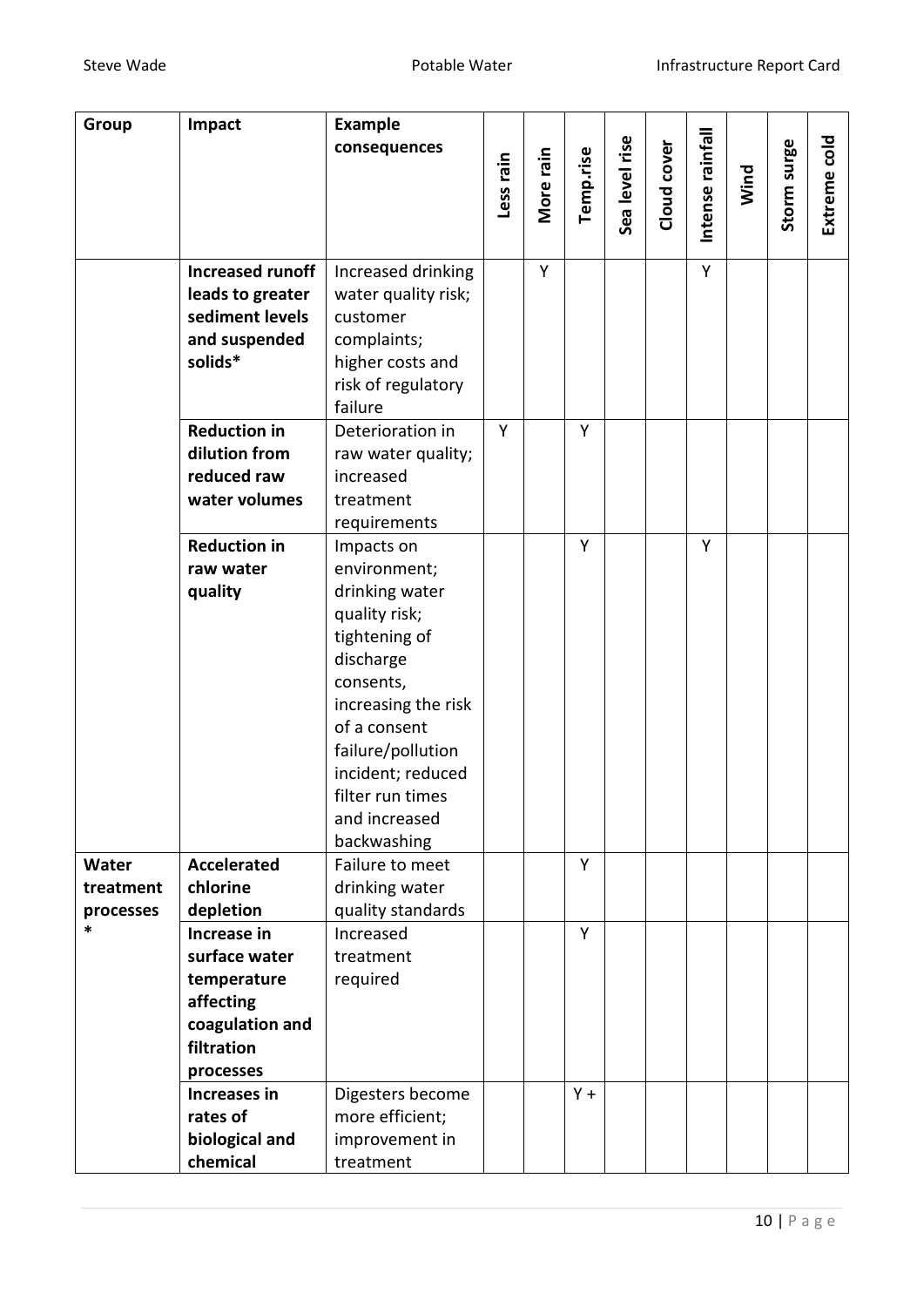| Group                              | Impact                                                    | <b>Example</b><br>consequences                                                                                  |           |           |           |                |             |                  |      |             | plos    |
|------------------------------------|-----------------------------------------------------------|-----------------------------------------------------------------------------------------------------------------|-----------|-----------|-----------|----------------|-------------|------------------|------|-------------|---------|
|                                    |                                                           |                                                                                                                 | Less rain | More rain | Temp.rise | Sea level rise | Cloud cover | Intense rainfall | Wind | Storm surge | Extreme |
|                                    | processes                                                 | performance and<br>effluent quality;<br>increased biogas<br>production at<br>sludge plants;<br>power generation |           |           |           |                |             |                  |      |             |         |
| <b>Asset loss</b><br>and<br>damage | <b>Coastal erosion</b><br>or 'planned<br>retreat' affects | Service failure and<br>asset loss                                                                               |           |           |           | Y              |             |                  |      | Y           |         |
| due to                             | assets                                                    |                                                                                                                 |           |           |           |                |             |                  |      |             |         |
| floods and<br>erosion*             | <b>Direct asset</b><br>flooding (fluvial<br>and pluvial)  | Service loss and<br>outage; pollution<br>incidents and                                                          |           | Y         |           |                |             | Y                |      |             |         |
|                                    |                                                           | compliance<br>failure;<br>submersion of<br>electrical assets;<br>staff H&S risk                                 |           |           |           |                |             |                  |      |             |         |
|                                    | <b>Increased soil</b><br>erosion                          | Siltation of dams<br>and reservoirs;<br>water quality<br>problems                                               |           | Y         |           |                |             | Y                |      |             |         |
|                                    | <b>Storm damage</b><br>to assets                          | Service failure and<br>asset loss                                                                               |           |           |           | Y              |             |                  | Y    | Y           |         |
| <b>Pipe bursts</b>                 | Greater                                                   | Increased pipe                                                                                                  | Y         | Y         | Y         |                |             |                  |      |             |         |
| on water                           | extremities in                                            | burst frequency;                                                                                                |           |           |           |                |             |                  |      |             |         |
| supply                             | wetting and                                               | accelerated asset                                                                                               |           |           |           |                |             |                  |      |             |         |
| networks *                         | drying cycles                                             | deterioration;                                                                                                  |           |           |           |                |             |                  |      |             |         |
|                                    | lead to greater                                           | customer flooding                                                                                               |           |           |           |                |             |                  |      |             |         |
|                                    | soil and pipe                                             |                                                                                                                 |           |           |           |                |             |                  |      |             |         |
|                                    | system<br>movement                                        |                                                                                                                 |           |           |           |                |             |                  |      |             |         |
|                                    | <b>Increased</b>                                          | Increased pipe                                                                                                  |           |           |           |                |             |                  |      |             | Y       |
|                                    | variability of                                            | burst frequency;                                                                                                |           |           |           |                |             |                  |      |             |         |
|                                    | winter                                                    | accelerated asset                                                                                               |           |           |           |                |             |                  |      |             |         |
|                                    | temperatures                                              | deterioration.                                                                                                  |           |           |           |                |             |                  |      |             |         |
|                                    | with 'cold snaps'                                         |                                                                                                                 |           |           |           |                |             |                  |      |             |         |
| <b>Impacts of</b>                  | <b>Flooding</b>                                           | Increased costs;                                                                                                |           | Y         |           |                |             | Y                |      |             |         |
| staff                              | affecting                                                 | H&S risk to site                                                                                                |           |           |           |                |             |                  |      |             |         |
|                                    | transport                                                 | staff; interruption                                                                                             |           |           |           |                |             |                  |      |             |         |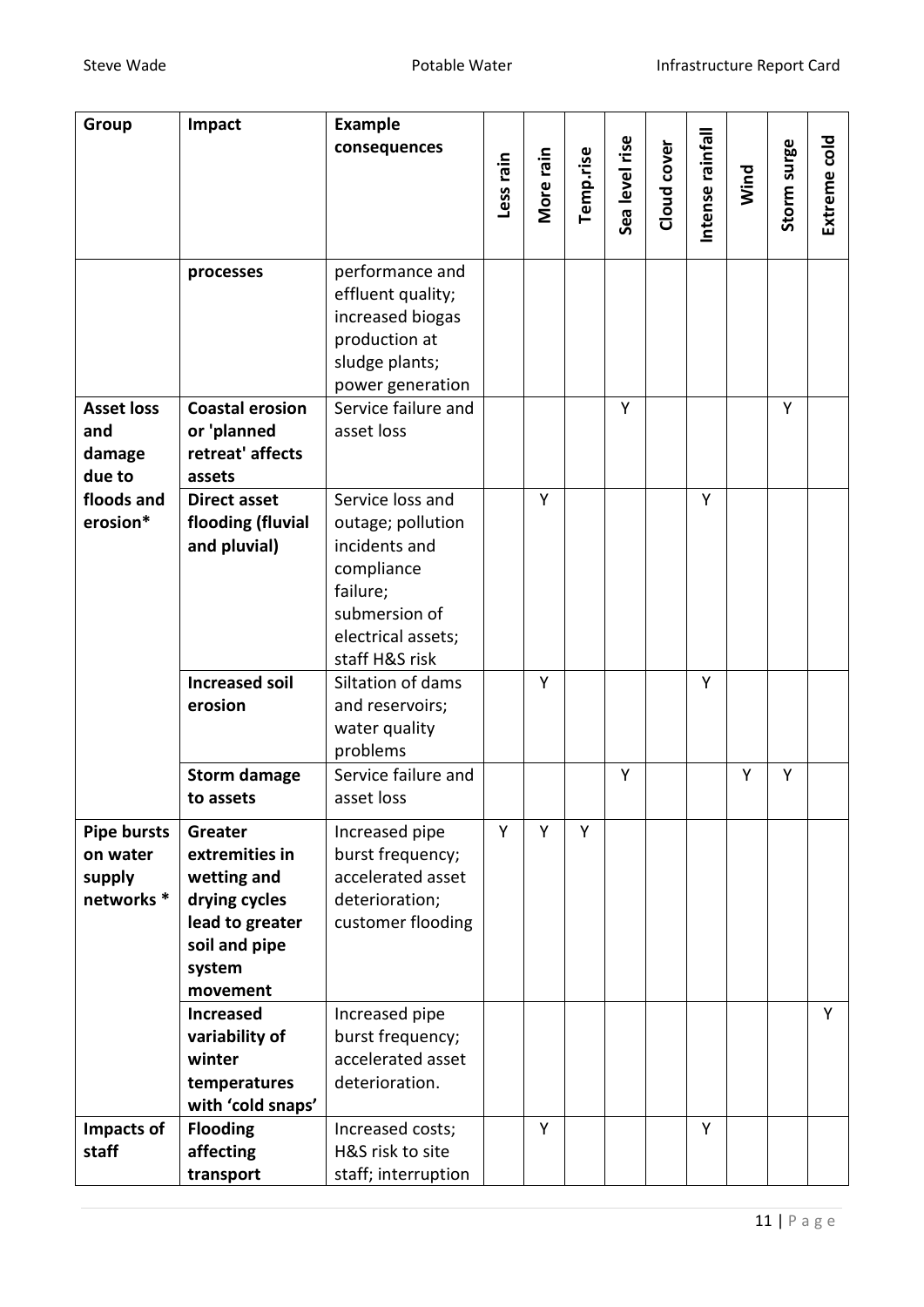| Group                   | Impact                                                                    | <b>Example</b><br>consequences                                          | ning<br>Less | nin<br>More | Temp.rise | rise<br>level<br>Sea | cover<br>Cloud | <b>Ilejuie</b><br>⋍<br>Intense | Wind | surge<br>Storm | ᅙ<br>8<br>Extreme |
|-------------------------|---------------------------------------------------------------------------|-------------------------------------------------------------------------|--------------|-------------|-----------|----------------------|----------------|--------------------------------|------|----------------|-------------------|
|                         | routes/access to<br>assets                                                | to supply chain -<br>problems in<br>obtaining<br>treatment<br>chemicals |              |             |           |                      |                |                                |      |                |                   |
|                         | Increase in heat<br>exhaustion of<br>supplier staff                       | <b>Essential supplies</b><br>not available<br>when required             |              |             | Υ         |                      |                |                                |      |                |                   |
| <b>Supply</b><br>chains | <b>Storm events</b><br>and flooding<br>leading to loss<br>of power supply | Service failure                                                         |              | Υ           |           |                      |                | Υ                              | Y    |                |                   |

Items marked \* are discussed in more detail in the text.

#### **Water quality and water treatment processes**

Raw water quality is important for water treatment as it impacts on treatment processes, treatment costs and energy use, maintenance requirements and may disrupt supply causing unplanned 'outage'. The quality of water abstracted depends on catchment characteristics and management, antecedent conditions and engineering factors (depth of abstraction or borehole depth, use of filters, storage, and use of aerators on reservoirs). Most water treatment works will operate with reference to specific thresholds and treatment ceases when raw water quality is poor. The important water quality variables for water treatment include nitrates and phosphates, pesticides, suspended sediments, colour, dissolved organic matter and cryptosporidium.

A comprehensive summary of climate change impacts on water quality was included in Watts et al., (2014) and a range of studies have assessed impacts on freshwater systems (Conlan et al., 2007; Dunn and Brown, 2010; Johnson et al., 2009; Whitehead et al., 2006a, 2006b, 2008, 2009a, 2009b), impacts of sewer discharges (Environment Agency, 2010) and pesticides (Bloomfield et al., 2006).

Temperature influences physical, chemical and biological processes that affect water quality, such as chemical reaction rates, aquatic flora and fauna growth and mortality rates (Thorne and Fenner, 2009). Poor water quality may be caused by 'hot and dry' conditions or heavy rainfall events. Warmer conditions will result in higher water temperatures (Hammond and Pryce, 2007; Hannah and Garner, 2014) and may contribute to lower dissolved oxygen concentrations and lower summer river flows (Christierson et al., 2012). Under low summer flow conditions there is less water for dilution of both agricultural and urban pollutants. Changes in the thermal structure of lakes and reservoirs with earlier and more intense thermal stratification may promote algal growth, decreasing water quality (Thorne and Fenner, 2009).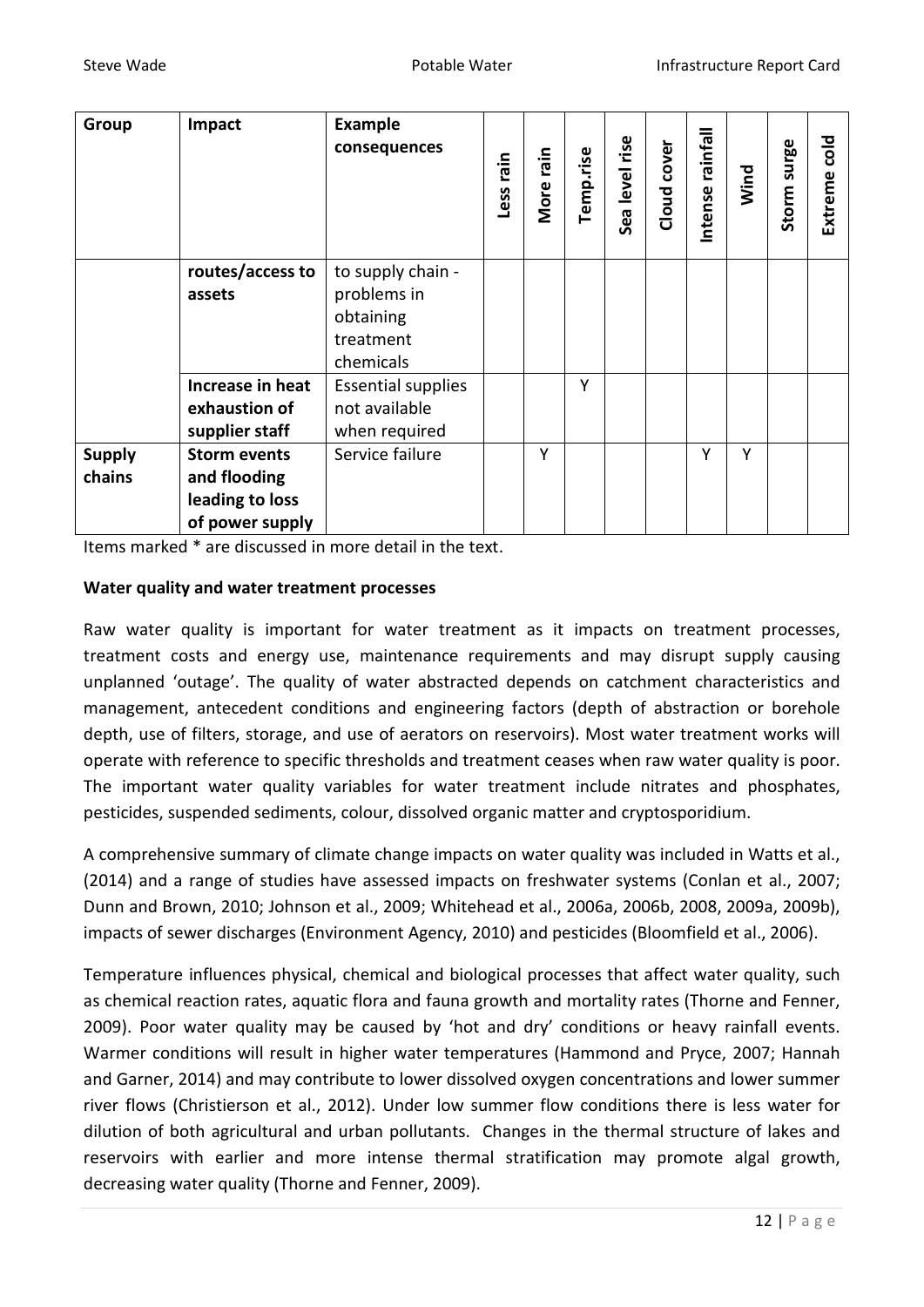Changes in precipitation, particularly the frequency of intense rainfall events are also likely to impact on water quality. Under current conditions water quality and treatment problems arise when heavy rainfall leads to rapid increases in turbidity, increases in dissolved and sedimentassociated nutrients and *Cryptosporidium* above the thresholds for water treatment. In urban environments combined sewer overflows may cause water quality problems particularly for heavy summer rainfall events when receiving waters have lower flows. High concentrations of Dissolved Organic Matter (DOM) from soil and vegetation are known to impact on the performance of water treatment processes (Bursill, 2001) and areas of the north and west of England and Wales are particularly vulnerable due to upland peat soils and reliance on surface waters rather than groundwater sources.

Thorne and Fenner (2009) developed an integrated model for Grafham Water (East Anglia, UK) of the impacts of climate change on reservoir water quality and water treatment works operations. They projected a range of impacts for example:

- An increase in phytoplankton growth in low rainfall scenarios, which was linked to increased filter head loss and more frequent maintenance and assessed as a minor impact.
- Small increases in Dissolved Organic Carbon (DOC) concentrations under all future scenarios, which was linked to increased coagulant dosing, and disinfection requirements and potentially chlorine dosing requirements. They estimated potential increased in costs of up to 6% and classified this as a major impact.
- Thermal stratification of the reservoir, which would require an increase in the use aerators and associated energy costs but the overall impact on the costs was small and equivalent to just 3p/Ml; consequently this was categorised as a minor impact.
- An increase in the chance of failure of nitrate standards in the 2050s and 2080s, which was classified as a major impact requiring new water treatment processes.

A comprehensive review of the impacts of climate change on DOM was completed by Ritson et al., (2014). This suggested that upland catchments would continue to produce more DOM due to changes in seasonal rainfall and the increase in frequency of heavy rainfall events and changes in species diversity and water properties that could encourage greater algal blooms. Several adaptation strategies were proposed including 'enhanced coagulation' optimised for DOM removal, the use of different coagulants and activated carbon filtration.

Figure 2 describes some of the complex interactions between climate and non-climate drivers on water quality and treatment. Climate factors influence raw water quality through catchment processes, river flows, the frequency of combined sewer overflows, river and lake water quality processes, which all have an impact on water treatment. Climate directly impacts on water treatment processes and high temperatures may lead to faster depletion of chlorine. Extreme high or low temperatures can affect coagulation and other processes. However non-climate factors, particularly the environmental regulation of point and non-point pollution, catchment management and issues related to energy costs are key drivers impacting on the performance of water treatment works. Overall the impacts of climate change on water treatment is expected to be low to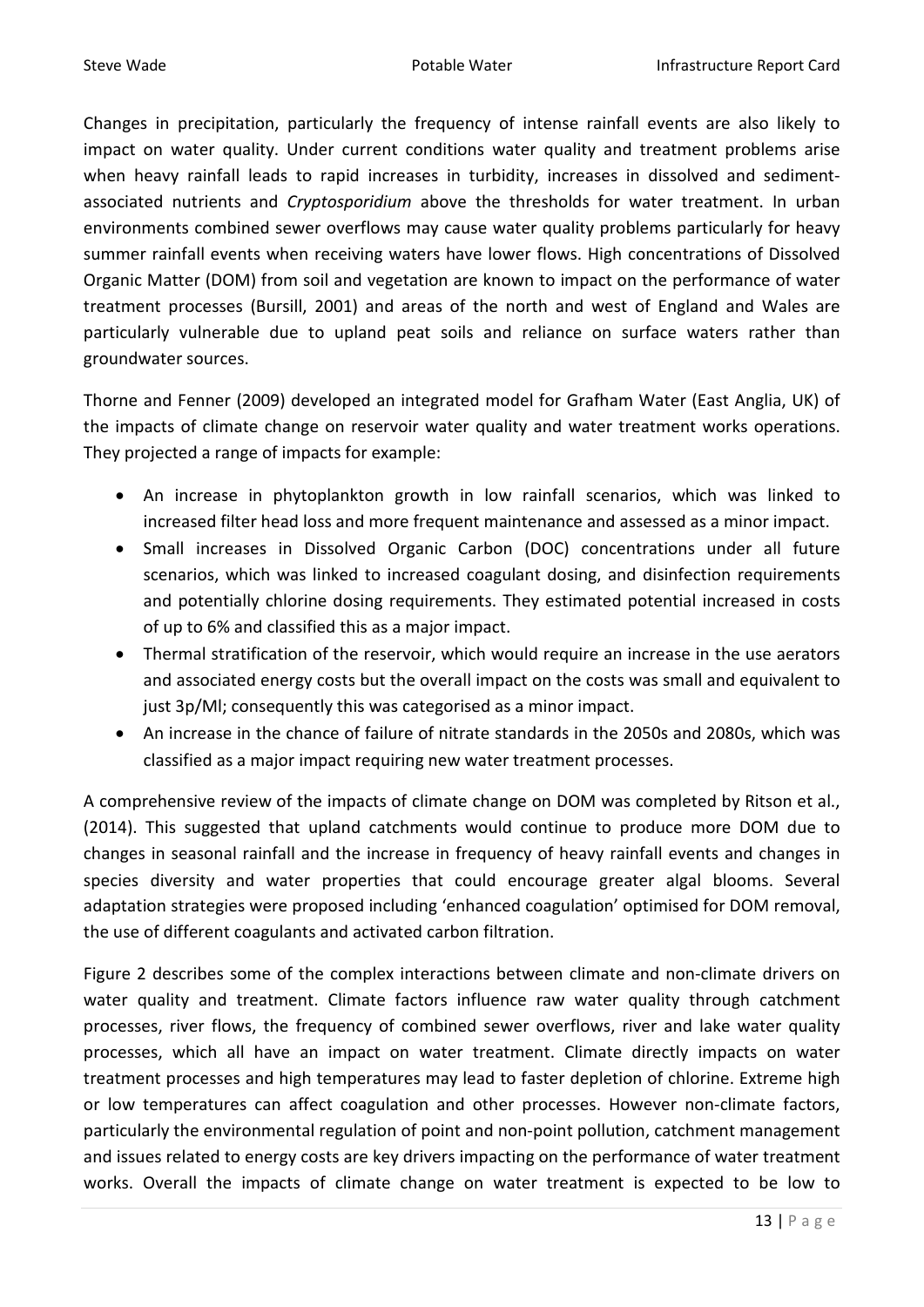moderate, with the main concerns focused on DOM and associate treatment costs. The north and west of England Wales are particularly vulnerable to high DOM. Understanding the links between weather and poor water quality can help to reduce pollution risks and operational expenditure on treatment processes.

**Figure 2. Inter-relationships between climate and non-climate drivers influencing water quality and water treatment process (the dominant factors shown in bold with black connectors)**



# **Assets at risk from storms and floods**

Water supply and treatment infrastructure is often located closed to rivers and therefore in the floodplain. Research for the UK Government's Adaptation Sub-Committee shows that around one quarter of England's water treatment infrastructure is exposed to flood hazards under current climate conditions (defined by sites located within the 1 in 30 year floodplain) (Table 3). The level of exposure is projected to increase to 50% of clean water infrastructure by the 2050s implying a greater frequency and depth of flooding for those currently at risk.

| Table 3. Number (and proportion of 1718 sites) of clean water treatment sites exposed to |
|------------------------------------------------------------------------------------------|
| different hazards in England                                                             |

|            | Coastal<br>erosion | Groundwater<br>flooding | <b>River and</b><br>coastal<br>flooding $1$ | Surface water<br>flooding $2$ | <b>Shrink-swell</b><br>subsidence |
|------------|--------------------|-------------------------|---------------------------------------------|-------------------------------|-----------------------------------|
| Number     |                    | 262                     | 120                                         | 57                            | 174                               |
| Proportion | 0%                 | 15%                     | 7%                                          | 3%                            | 10%                               |

*Notes: <sup>1</sup> Present day likelihood of flooding from rivers or the sea.* 

*2 Mid-depth (0.3m<= depth <1.2m; 1 in 1000 year likelihood).*

Flooding can cause direct damage to works, contamination due to high pollutant loads or a range of indirect impacts, e.g. by damaging access roads, preventing staff reaching sites or disrupting local power supplies. Henriques and Spraggs (2011) describe a detailed but practical assessment of flood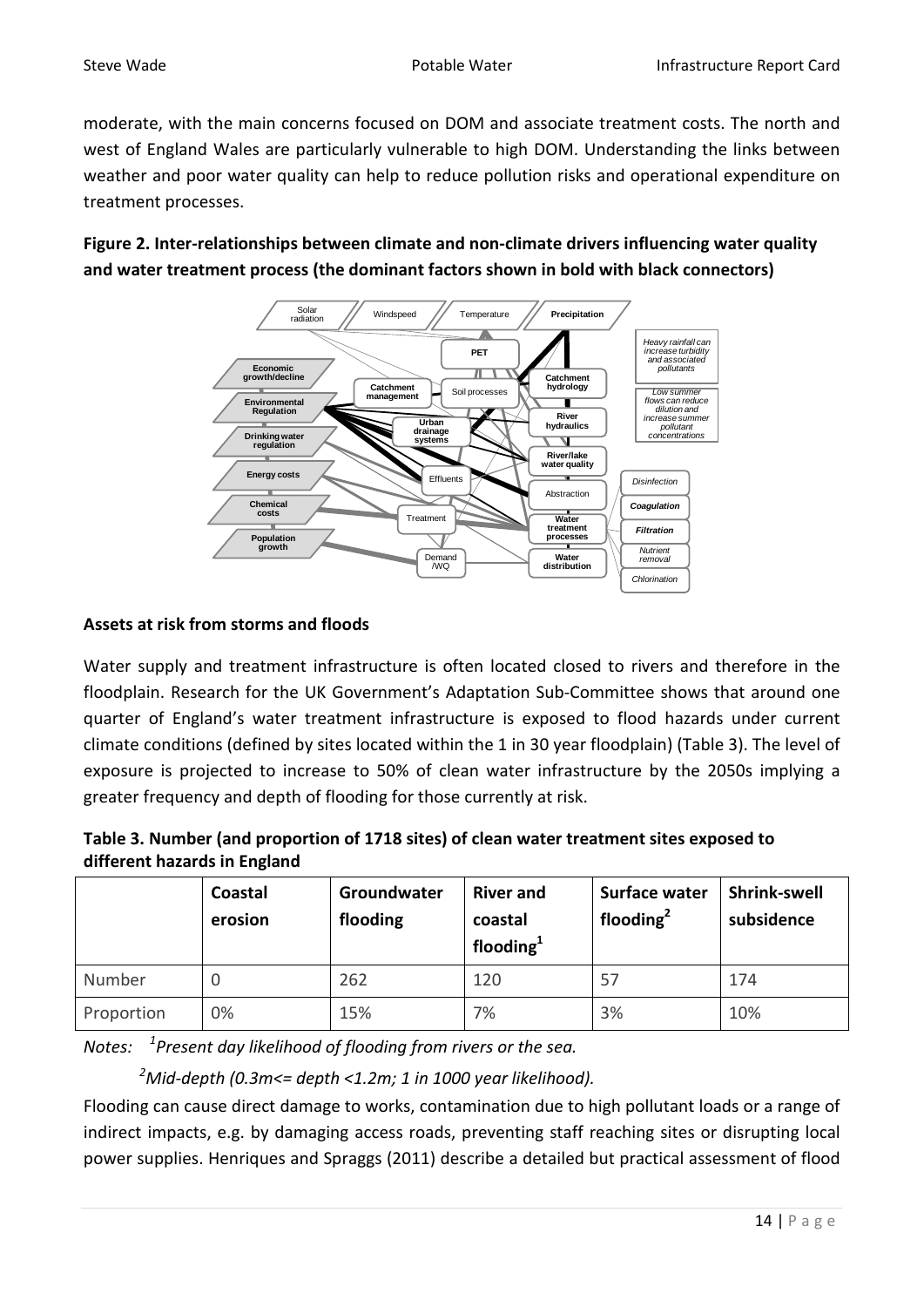risk and resilience planning for Anglian Water's water treatment network. This included an assessment of critical parts of the network, failure of which would affect large numbers of people, as well as flood risk assessment with climate change scenarios. This was used to target 'low regret' adaptation measures and to protect the critical parts of the network from flooding.

The UK Climate Change Risk Assessment (Wade et al., 2012) identified flooding as one of the most important climate change risks for England and Wales. Water companies are improving the resilience of water treatment infrastructure to flooding but overall investment in flood risk management is arguably sub-optimal and is not keeping pace with elevated levels of risk (ASC, 2014). The impact of flooding on water treatment infrastructure is projected to be moderate to high. In addition there are specific risks related to excessive flows on dam spillways, which became clear following the 2007 floods (Pitt, 2008), which have not been fully assessed in the context of future climate change.

#### **Water distribution, leakage and pipe bursts**

The clean water distribution network takes water from water treatment works to customers and includes pipes, water storage and infrastructure for maintaining and managing water pressure so supplies reach all customers. Leakage is a key measure of system performance and is defined as the loss of water from the distribution network which escapes other than through a controlled action. While some leakage can be continuous and gradual, significant volumes of water can be lost through pipe bursts, which are caused by the shrinking and swelling of some soils, subsidence and freezing and thawing. Leakages and pipe bursts are also linked to other key performance indicators such as customer complaints, pH sample, coliform and taste and odour (Lumbers, et al., 2009).

Leakage is affected by operational strategies (for example, pressure management), network characteristics (for example, length of mains), asset condition (for example, age); and customer base composition (for example, rural/urban and water delivered). Boxall et al., (2011) linked burst rates to pipe material and other physical network characteristics. Its frequency is also linked to climate by many water companies as part of their long term assent deterioration modelling studies. Bicik (2010) developed a detailed model that estimated burst frequency as a function of pipe material, diameter, age, soil type, land use, and weather conditions. Lumbers (2009) describes a proprietary model that uses a linear 'weather function' that links burst rate to air frost days, monthly precipitation and monthly mean soil moisture deficit. Similar models are used by some water companies in operational 'weather impact models' that forecast leakage rates one to two weeks ahead. This foresight helps to organise leak detection and engineering teams and minimise the amount of water lost due to leakage.

Figure 3 illustrates some of the linkages between climate and non-climate drivers that affect pipe burst frequency rates. As pipe bursts are sensitive to very cold conditions and hot and dry conditions, it is the interplay between the frequencies of cold winters and hot and dry summers that determines the overall climate impact. While average winter temperatures will decline due to climate change increased inter-annual variability means that there will still be 'cold snaps.' Warmer conditions and changes in summer precipitation are very likely to lead to higher soil moisture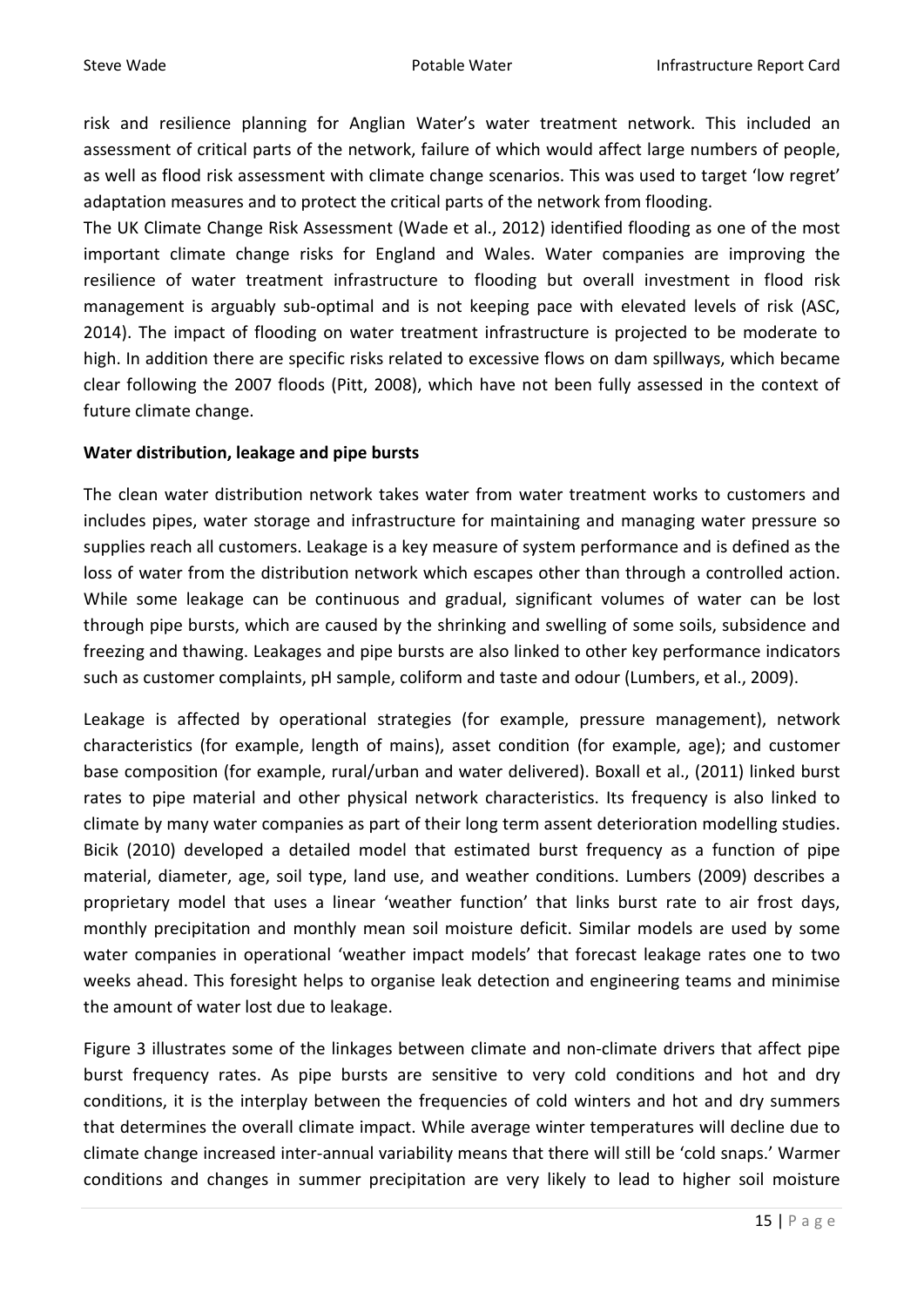deficits by the 2050s (Wade et al., 2012; Knox 2010). The level of sensitivity is very dependent of network characteristics and as older cast iron or cement pipes are replaced with more resilient materials vulnerability will be reduced<sup>[10](#page-7-1)</sup>. Overall the impact of climate change on future leakage is likely to be low but further research is required to understand the influence of climate change on the capital maintenance plans promoted by water companies.

# **Figure 3. Inter-relationships between climate and non-climate drivers influencing pipe bursts (the dominant factors shown in bold with black connectors)**



# **3.0 Broader drivers and interactions**

Water supply, treatment and distribution operations and long term investment are affected by a range of non-climate factors including regulation, technology, demands, population and economic growth and availability of financing for major engineering projects. In the near to medium term (20 years) these are expected to be far more important than climate change. However, increasing the resilience of systems to current climate has benefits in terms of maintaining high quality service to water customers, reducing energy costs and damage and loss of assets in extreme events.

Water treatment, supply and distribution are parts of a broader water resources system and intrinsically linked to other infrastructure systems, such as energy, transport and flood risk management. Therefore to fully understand the risks of climate change an integrated approach to risk assessment is required (Hall et al., 2014). Notable systemic risks, highlighted in the CCRA inception phase included loss of energy supply due to floods or windstorm, travel disruption due to flooding or 'cold snaps' preventing water company teams from reaching work or incident locations, interruptions to the supply of water treatment chemicals, many of which are sourced internationally from a small number of suppliers (Wade et al., 2012).

 $10$  There are few published papers on the details of asset deterioration as the models may contain proprietary code and commercially sensitive assets data. However UK water companies are clearly using them to promote capital or operational expenditure to modernise water networks.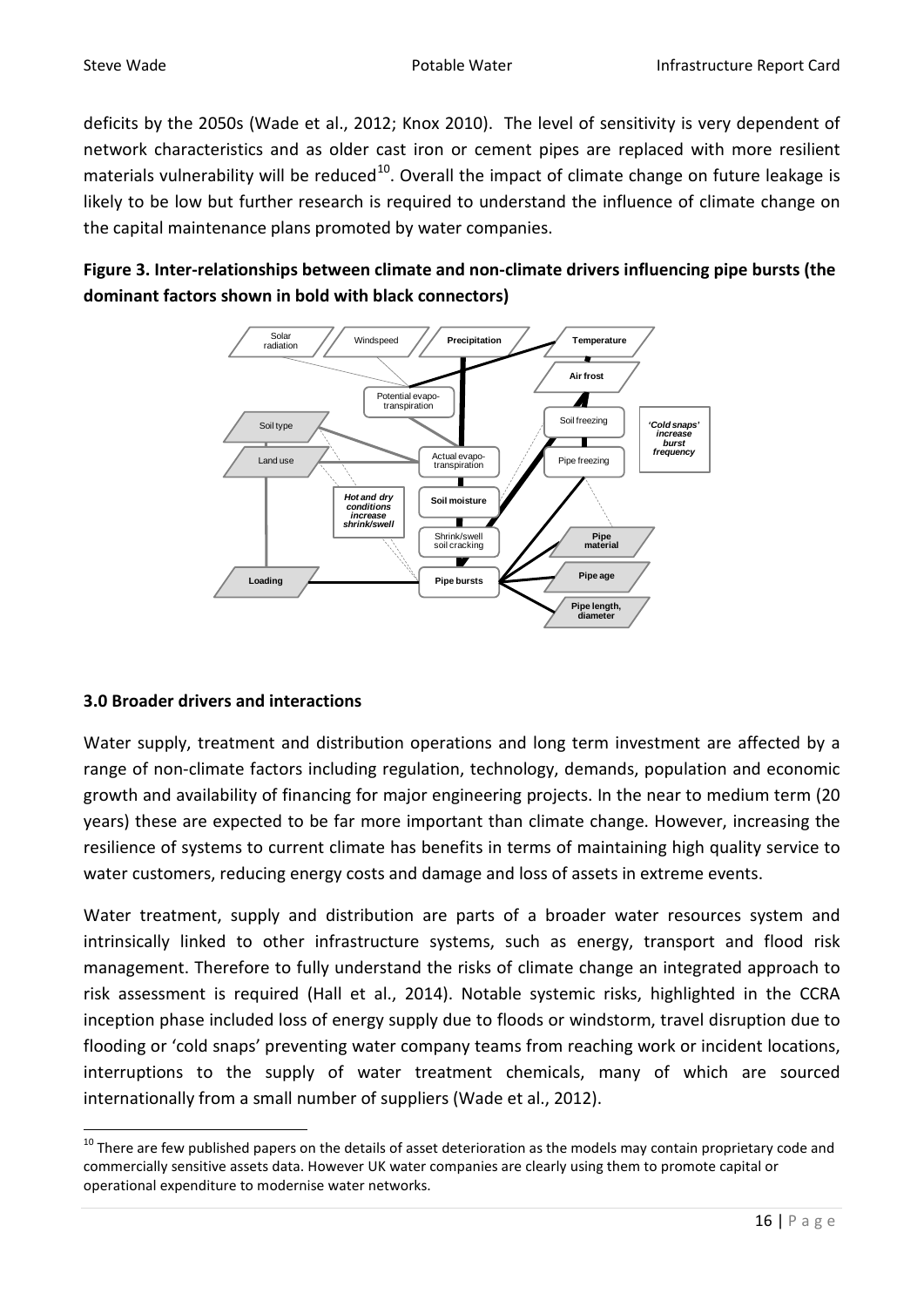#### **3.1 Management of risks by water companies**

The water industry in England and Wales is highly regulated by Ofwat, the Environment Agency, Drinking Water Inspectorate and Natural Resources Wales. Water service providers are responsible for managing risks to their operations as well as setting out long term plans as part of a statutory reporting process. Within this framework there are a wide range of operational activities, plans and regulatory reports that consider weather or climate change risks. Figure 4 provides examples of some the activities for managing risks at different time scales. Weather warnings are used to flag periods with higher runoff and turbidity enables operators to treat more water (or even close intakes) prior to a period of high turbidity and less water (at higher costs) during pollution events. Weather forecasts out to up to 14 days provide warning of potential cold snaps and increased pipe bursts enabling companies to monitor systems closely and prepare leakage teams. As forecasting skill has improved over the medium term time scales (14 days) some water companies are making greater use of weather and climate information to inform 'production' planning and logistics (staff deployment, contingency planning). As seasonal and decadal forecasting improves companies may use information for financial planning and scheduling investment. Drought plans and water resources management plans are based on specific design conditions (e.g. 'Dry Year Annual Average' demands) and help companies operate according to agreed levels of service.

Ofwat and the Environment Agency provide guidelines on how companies should incorporate climate change in their long term plans, and therefore have an important role in climate change adaptation. Climate change risks are considered in water company Strategic Direction Statements and following the Climate Change Act (2008) companies were also required to produce Adaptation Reporting Power (ARP) reports to Defra, which set out their approach to managing climate risks and their adaptation plans.

# **3.2 Adaptive Capacity**

The concept of adaptive capacity describes the ability of organisations to manage climate variability and climate change. Overall the adaptive capacity of UK water companies and the water industry in general is considered to be high (Ballard et al., 2013; Wilby and Vaughan, 2011). A more recent review suggested only partial evidence of good progress on risk assessment, resilience and adaptation reporting (ASC, 2014) although this had a narrow focus of flood risk and specific 'resilience' funds. All UK water companies incorporate climate change into long term planning and most consider climate impacts on water distribution (demand and leakage), network resilience and major infrastructure schemes. Some water companies are developing a comprehensive approach to assessing climate risks, making use of outputs from the UK research community, for example, all companies have made use of UKCP09 for impact assessment and adaptation planning. Thames Water have also used Future Flows (Prudhomme et al., 2012), a transient climate modelling product based on HadGEM\*, for sensitivity analysis (Thames Water, 2014) and explored the application of robust decision making (RDM) and real options to inform investment decisions in the context of future uncertainties.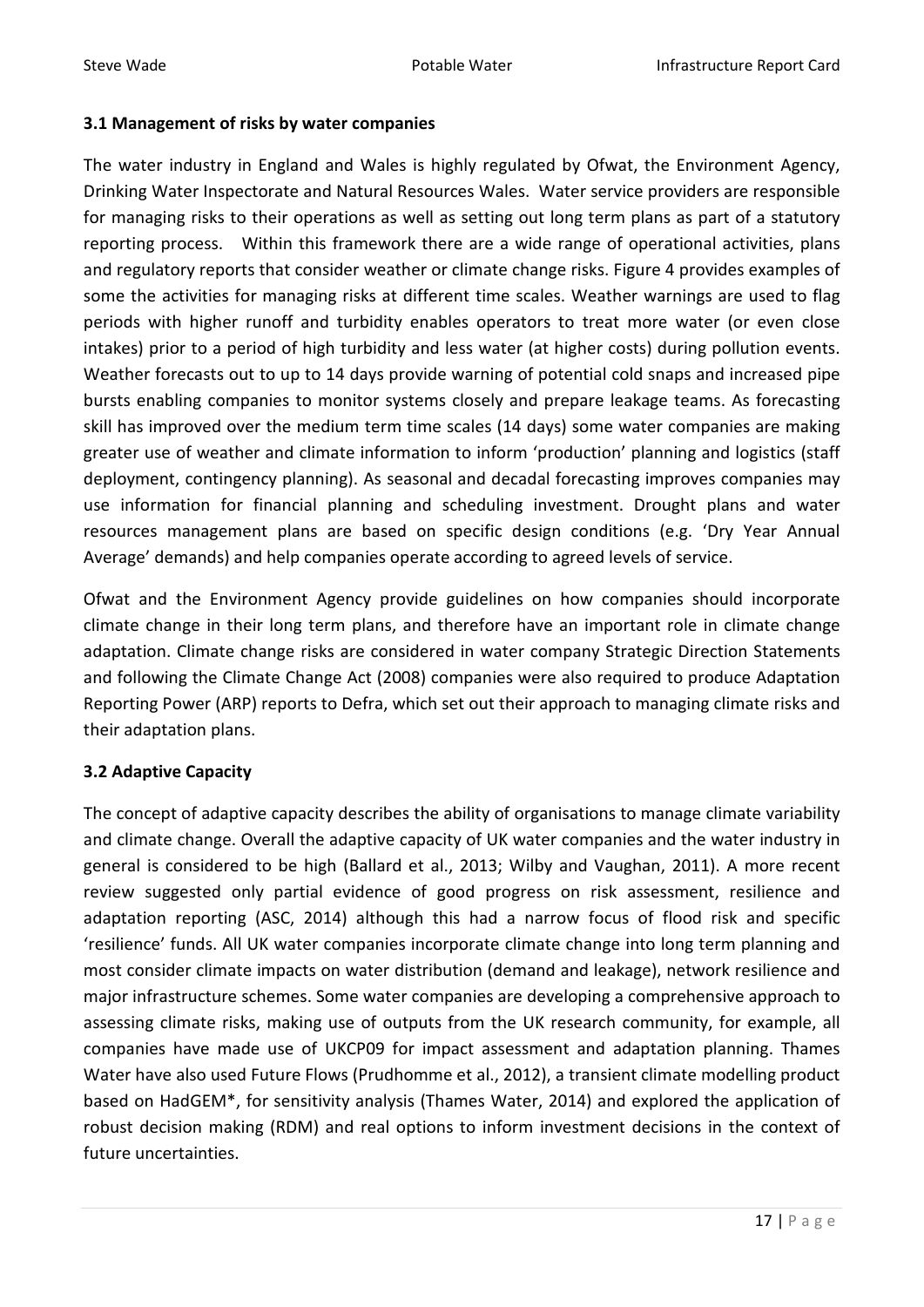As well autonomous adaptation in response to extreme events that typically prompt additional investment, companies are involved in adaptation planning through long term water resources management plans and business plans. The focus has been mostly on water supply rather than treatment works and distribution systems and mostly on assets rather than broader environmental issues, land management and supply chain security (Ballard, et al., 2013). The increased focus on resilience to weather extremes (particularly post 2007 and 2012/13 floods), drives to reduce operational costs (particularly energy costs) and more sophisticated analytics and modelling, mean the many operators are acutely aware of weather sensitivities and involved in developing systems to manage risks. In many cases these are not reported in detail in the literature as they involve development of proprietary software products that provide vendors or specific water companies with a competitive advantage.

**Figure 4. The use of climate information, weather forecasting and climate change projections by water companies in England and Wales** 

|                               |                    |                                  |                     | <b>Timescale</b> |                              |                                            |                              |         |  |  |  |
|-------------------------------|--------------------|----------------------------------|---------------------|------------------|------------------------------|--------------------------------------------|------------------------------|---------|--|--|--|
| Past                          | Hour               | Day                              | Week                | Month            | Season                       | Year                                       | Decade                       | Century |  |  |  |
| Design                        |                    |                                  |                     |                  |                              |                                            | <b>Futures work</b>          |         |  |  |  |
| condition<br>(EVA)            |                    |                                  |                     |                  |                              | Infrastructure design/robustness           |                              |         |  |  |  |
|                               |                    | River/coastal flooding           |                     |                  |                              |                                            | <b>Adaptation strategies</b> |         |  |  |  |
| Climate VA                    |                    | Sewer flooding                   |                     |                  |                              | Regulatory reporting Ofwat                 |                              |         |  |  |  |
| Post-event                    |                    |                                  |                     |                  |                              |                                            |                              |         |  |  |  |
| analysis                      |                    | Flows to works                   |                     |                  |                              | Financial, property, asset risk management |                              |         |  |  |  |
|                               |                    | Water quality issues             |                     |                  |                              | Water Resources Management Plan            |                              |         |  |  |  |
| Scenario<br>planning          |                    | Pressure                         |                     |                  |                              | <b>Business Plans</b>                      |                              |         |  |  |  |
|                               |                    | management                       |                     |                  | Water trading                |                                            |                              |         |  |  |  |
|                               |                    | Staff H&S                        |                     |                  | Financial planning           |                                            |                              |         |  |  |  |
|                               |                    |                                  | Production planning |                  |                              |                                            |                              |         |  |  |  |
|                               |                    |                                  | Supply forecasting  |                  | <b>Hydrological Outlooks</b> |                                            | <b>Drought</b>               |         |  |  |  |
| <b>Baseline</b><br>conditions |                    |                                  | Demand forecasting  |                  | Seasonal                     |                                            | Plans                        |         |  |  |  |
|                               |                    | Leakage - pipe burst forecasting |                     |                  | Winter season                |                                            |                              |         |  |  |  |
|                               |                    | Weather warnings                 |                     |                  |                              |                                            |                              |         |  |  |  |
|                               | Emergency response |                                  |                     |                  |                              |                                            |                              |         |  |  |  |

# **4.0 Conclusions**

This review found that a wide range of potential impacts of climate change on water supply, distribution and treatment were recognised by the water industry and risk assessments and adaptation frameworks (Wade et al., 2012; Bain et al., 2012). Evidence in the peer reviewed literature was limited compared to the literature on biophysical impacts on river flows or water quality. This may be because the impacts are generally low or because internal water company research has formed the basis on proprietary asset management systems and this work is not published. Following a broad review this paper focused on four specific impacts, which were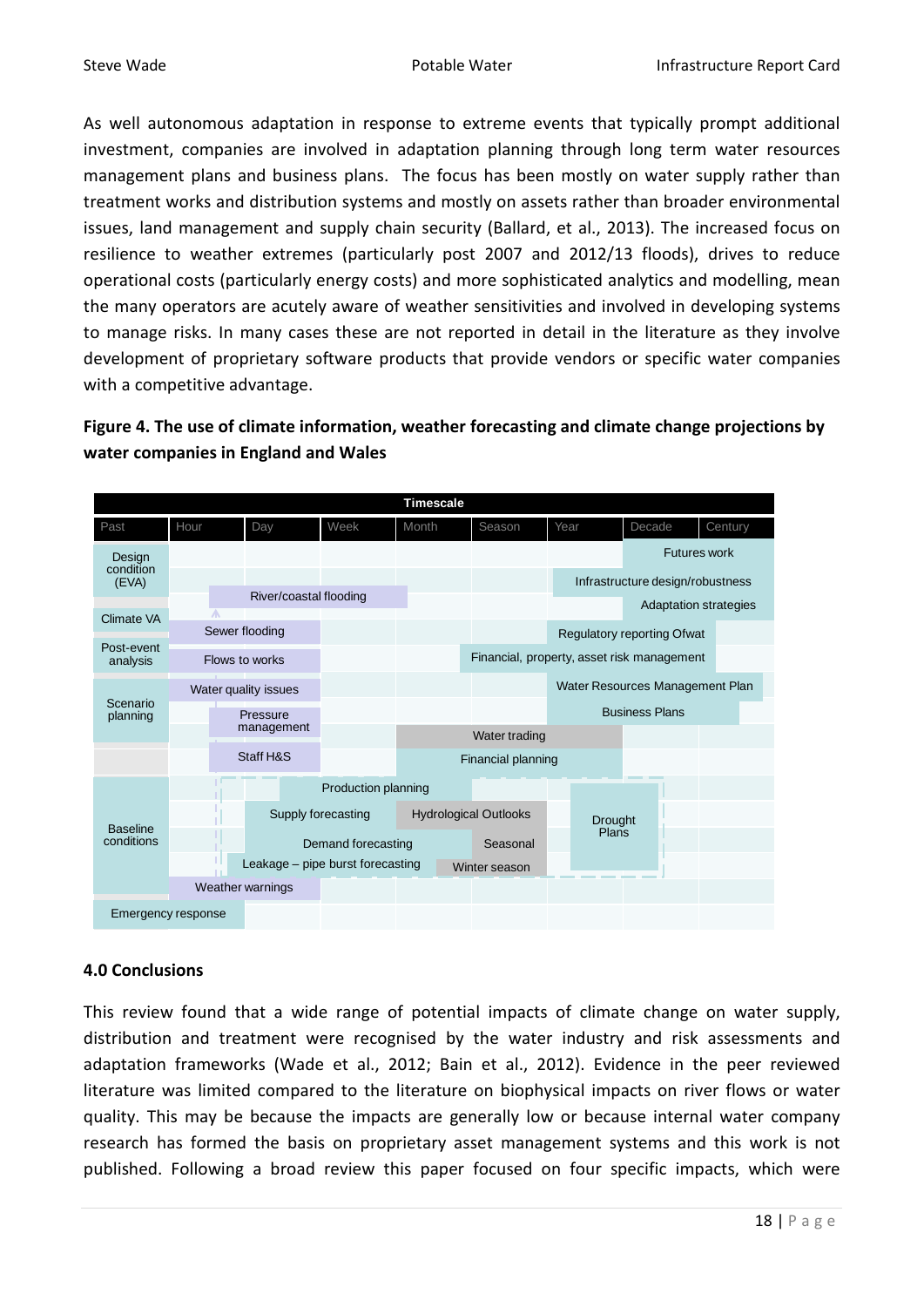supported by evidence in the peer reviewed literature. The main conclusions from this review are as follows, with an indication of magnitude using the same scales as the CCRA (Wade et al., 2012) and the level of confidence based on IPCC confidence scales:

- Warmer summer conditions are likely to have low to moderate impacts on average demand but this may be locally significant in parts of the south-east of England with marginal supplydemand balances. (Medium, medium agreement and evidence)
- Higher maximum summer temperatures are likely to have moderate impacts on peak demand (Low, medium agreement but limited evidence).
- Heat waves combined with periods of hydrological drought may present more significant risks but there is limited research on the impacts of heatwaves on peak demand in the context of future climate change (Low, medium agreement but limited evidence)
- The impacts of climate change on water treatment is expected to be low to moderate, with the main concerns focused on Dissolved Organic Matter and associate treatment costs. The north and west of England Wales are particularly vulnerable (Medium, medium agreement and medium evidence).
- The impact of flooding on water treatment infrastructure is projected to be moderate to high. In addition there are specific risks related to excessive flows on dam spillways, which became clear following the 2007 floods (Pitt, 2008), which have not been fully assessed in the context of future climate change (Medium, based on high agreement but limited evidence).
- Impacts of climate change on future leakage is likely to be low as the frequency of cold snaps declines and networks are upgraded to reduce losses (Low, limited evidence and medium agreement)

The review also found that water supply, treatment and distribution operations and long term investment are affected by a range of non-climate factors that are expected to be far more important than climate change in the near term. These include regulation, technology, demands, population and economic growth and availability of financing for major engineering projects Overall the adaptive capacity of UK water companies and the water industry in general is considered to be high. There is now a strong focus on the resilience of water supply systems and a lot of activity related to managing operational risks. A broader review based on climate resilience and climate services (rather than future impacts and adaptation) may reveal the extent of activities aimed at reducing weather and climate impacts.

Finally the paucity of evidence in some areas highlights the need for more monitoring, access to data, research and reporting of impacts in this area. In particular, more research is required to understand (i) the impacts of peak water demand and risks related to combined heatwaves and droughts; (ii) the magnitude of impacts related to poor water quality (DOM) and whether ongoing efforts on catchment management are reducing risks effectively; (iii) quantifying the sensitivity of treatment costs and network maintenance costs to climate, so that the overall impacts can be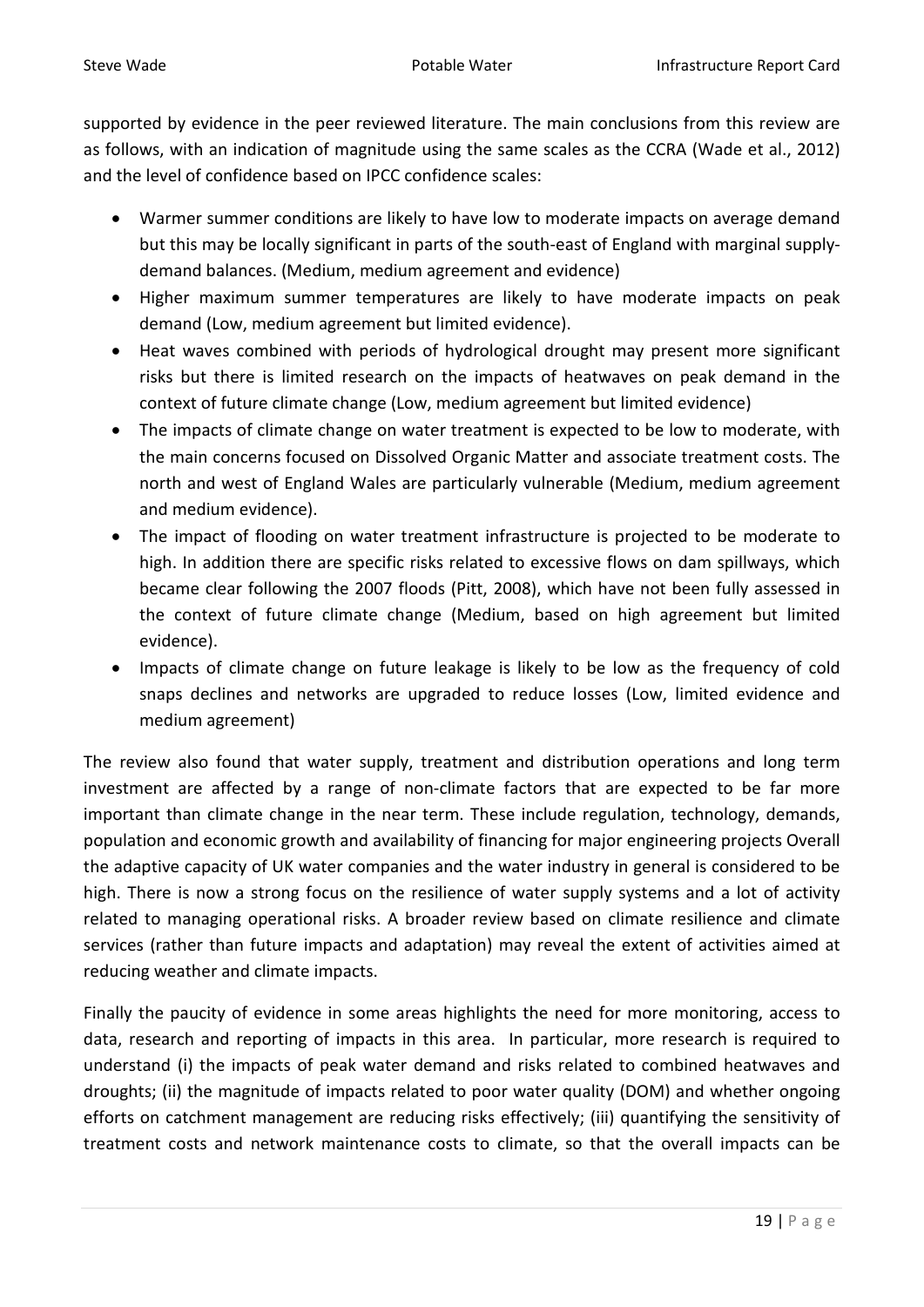monetised at a national scale and finally (iv) national asset deterioration modelling in the context of more frequent river and coastal flooding due to climate change.

#### **References**

Bain, V., Hall, E., Lonsdale, K., Rance, J., Street, R., Udale-Clarke, H., Wade, S.D. 2012. Updating the UK Water Industry Climate Change Adaption Framework – Handbook. UKWIR Report.

Ballard, D. 2009. Working paper on adaptive capacity. Working Paper 1 for the UK's Climate Change Risk Assessment 2012. Alexander Ballard Ltd for HR Wallingford Ltd.

Bicik, J. 2010. A Risk-Based Decision Support System for Failure Management in Water. Distribution Networks. Submitted by Josef Bicik to the University of Exeter as a thesis for the degree of Doctor of Philosophy in Engineering in June 2010

Bloomfield, J.P., Williams, R.J., Gooddy, D.C., Cape, J.N. and Guha, P. 2006. Impacts of climate change on the fate and behaviour of pesticides in surface and groundwater - a UK perspective. Science of the Total Environment, 3691-3: 163-177.

Boxall, J. B.; O'Hagan, A.; Pooladsaz, S.; Saul, A. J.; Unwin, D. M. 2007. Proceedings of ICE: Water Management. June 2007, Vol. 160 Issue 2, p73-82. 10p.. DOI: 10.1680/wama.2007.160.2.73

Browne, A, Pullinger, M, Medd, W & Anderson, B. 2014. 'Patterns of practice: a reflection on the development of quantitative/mixed methodologies capturing everyday life related to water consumption in the UK' International Journal of Social Research Methodology, vol 17, no. 1, pp. 27- 43., 10.1080/13645579.2014.854012

Bursill, D. 2001. Drinking water treatment: Understanding the processes and meeting the challenges. Water Sci. Technol. Water Supply, 1 1, 1-7.

Charlton M.B. and Arnell N.W. 2011. Adapting to climate change impacts on water resources in England—An assessment of draft Water Resources Management Plans. Global Environmental Change 21 238–248.

Christiersen B.v., Vidal J-P. and Wade S.J. 2012. Using UKCP09 probabilistic climate information for UK water resource planning. Journal of Hydrology 424–425 48–67.

Cole, G.A. and Marsh, T.J. 2005. Major droughts in England and Wales from 1800 and evidence of impact, Science Report SC030298/SR, Environment Agency. July 2005

Conlan, K., Lane, S., Ormerod, S. and Wade, T. 2007. Preparing for climate change impacts on freshwater ecosystems, PRINCE: results. Environment Agency Science Report SC030300/SR, Bristol, UK.

Defra January 2012. http://www.defra.gov.uk/environment/climate/government/riskassessment/#evidence 2012 CCRA Evidence Report. UK 2012 Climate Change Risk Assessment, Defra, London.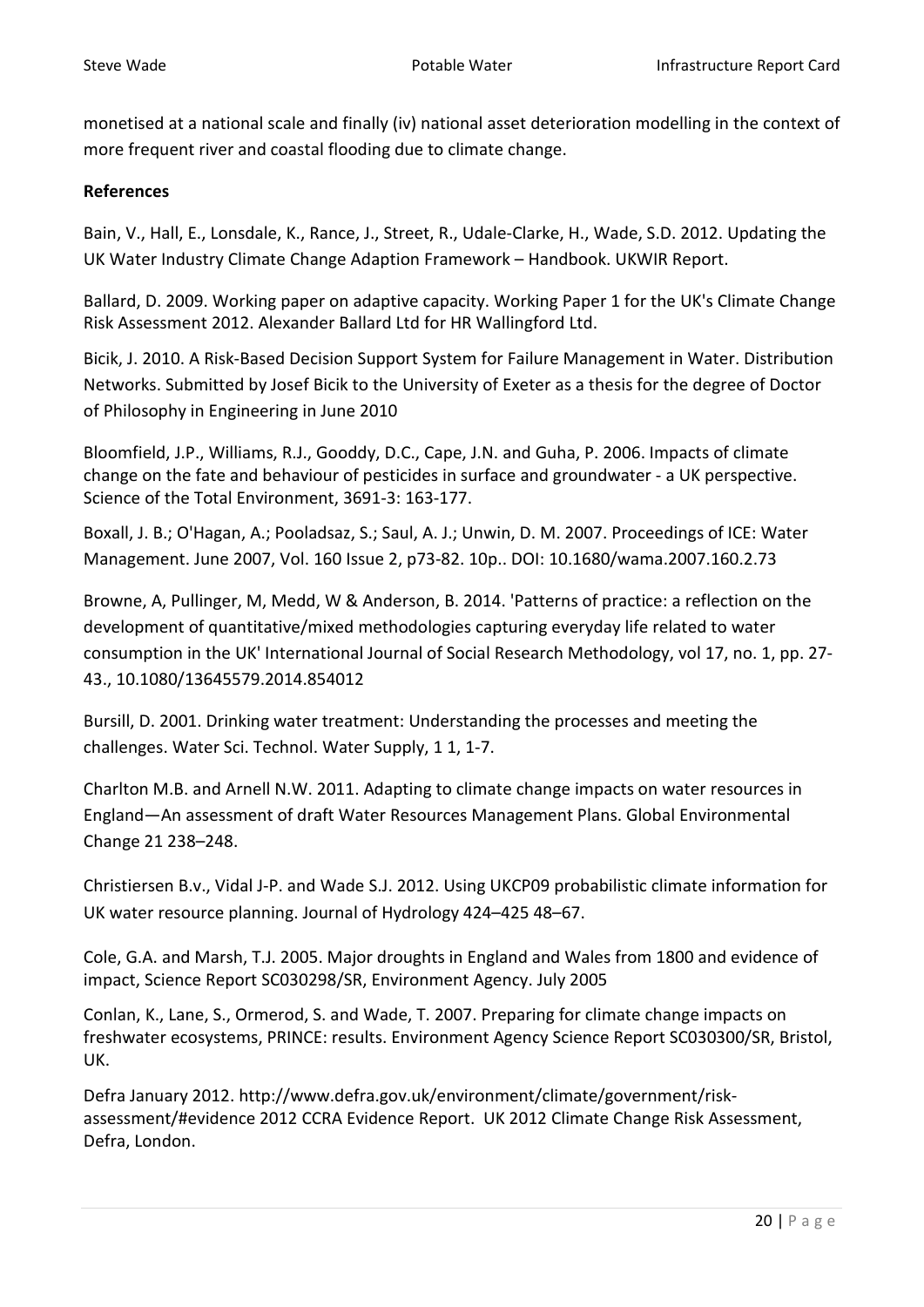Department of the Environment 1996. Water resources and supply: agenda for action*.* HMSO, London.

Downing, T. E., Butterfield, R.E., Edmonds, B., Knox, J.W., Moss, S., Piper B.S., Weatherhead E.K. 2003. Climate Change and Demand for Water. Research Report. Stockholm Environment Institute Oxford Office, Oxford.

Dunn, S.M. and Brown, I. 2010. Impact Assessment For Scotland: The Relationships Between Climate, Water Resources, Land Use And Diffuse Pollution In A Changing World. In Climate, Water and Soil: Science, Policy and Practice. Proceedings of the SAC and SEPA Biennial Conference, Edinburgh, 2010, ed. K Crighton and R Audsley, p37-42

Environment Agency 2001. A scenario approach to water demand forecasting. Environment Agency. National Water Demand Management Centre, Worthing, 146pp.

Environment Agency 2008a. Water Resources Planning Guideline. Updated in November 2008.

Environment Agency 2008b Water resources in England and Wales – current state and future pressures. Environment Agency, Bristol, UK. 23pp.

Environment Agency 2010. Scenarios for water quality: SIMCAT estimates of water quality in 2050.

Hall, J. et al.,2014. Assessing the Long-Term Performance of Cross-Sectoral Strategies for National Infrastructure." J. Infrastruct. Syst. , 10.1061/ASCEIS.1943-555X.0000196 , 04014014.

Hall, J. W., Watts, G., Keil, M., de Vial, L., Street, R., Conlan, K., O'Connell, P. E., Beven, K. J. and Kilsby, C. G. 2012. Towards risk-based water resources planning in England and Wales under a changing climate. Water and Environment Journal, 26: 118–129. doi: 10.1111/j.1747- 6593.2011.00271.x

Hammond, D. and Pryce, A. R. 2007. Climate change impacts and water temperature. Environment Agency Science Report SC060017/SR, Bristol, UK.

Henriques, C. and Spraggs, G. 2011. Alleviating the flood risk of critical water supply sites: asset and system resilience' 2011, Journal Of Water Supply: Research & Technology-AQUA, 60, 1, pp. 61-68.

Herrington P. 1996. Climate change and the demand for water*.* HMSO, London.

Johnson, A.C. *et al*., 2009 The British river of the future: How climate change and human activity might affect two contrasting river ecosystems in England. Science of the Total Environment, 40717: 4787-4798.

Kendon, E.J. et al., 2014. Heavier summer downpours with climate change revealed by weather forecast resolution model. Nature Climate Change. DOI: 10.1038/NCLIMATE2258

Lane S.N., Reid S.C., Tayefi V., Yu D. and Hardy R.J. 2007. Interactions between sediment delivery, channel change, climate change and flood risk in a temperate upland environment. Earth Surf. Processes Landf. 32, 429–446.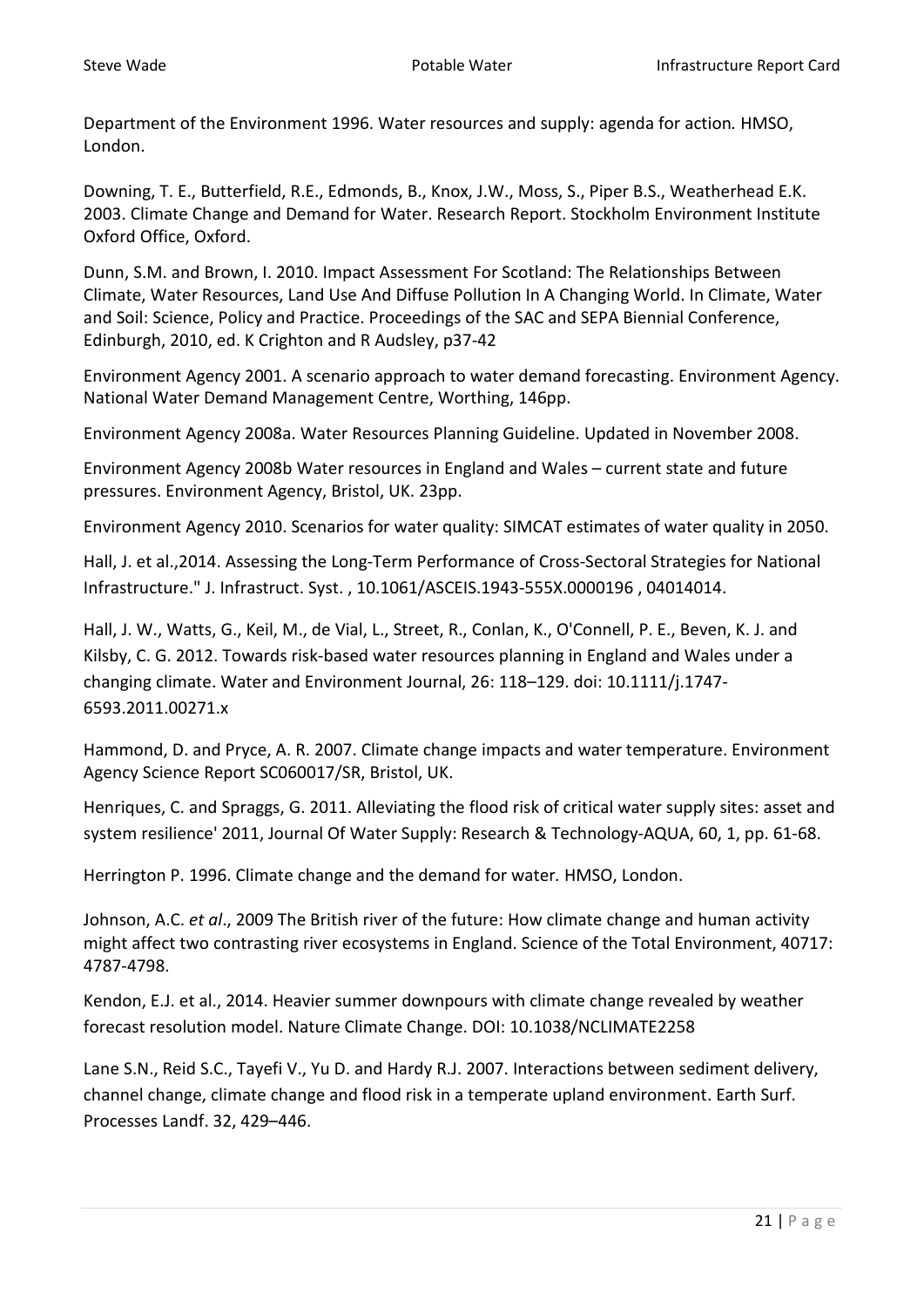Lumbers, J. Et al., 2009. Optimal Asset Management Planning: Advances In Water Mains And Sewers Analysis Within A New Modelling Environment. LESAM 2009 – 3rd Leading-Edge Conference on Strategic Asset Management, Miami, USA

M.R., Battarbee R.W. and Moss B. eds Climate change impacts on freshwater ecosystems. John Wiley and Sons, Chichester ISBN 1-4051-7913-3, p 65-83.

Marsh T., Cole G. and Wilby R. 2007. Major droughts in England and Wales, 1800–2006 Weather 624 87-93.

Marsh, T. 2004. The UK drought of 2003 - an overview extended version of a paper published in 'Weather' August, 2004, Vol. 59, No. 8. Available at: <http://www.nwl.ac.uk/ih/nrfa/yb/yb2003/drought2003/index.html>

Moore, J.E., Caldwell, P.S., Millar, B.C. and Murphy, P.G. 2001. Occurrence of Campylobacter spp. in water in Northern Ireland: implications for public health. The Ulster Medical Journal, Volume 70, No. 2, pp. 102-107, November 2001.

Murphy J.M., Booth B.B.B., Collins M., Harris G.R., Sexton D.M.H. and Webb M.J. 2008. A methodology for probabilistic predictions of regional climate change from perturbed physics ensembles. Phil. Trans. R. Soc. A 365, 1993–2028.

Murphy J.M., Sexton D.M.H., Jenkins G.J., Booth B.B.B., Brown C.C., Clark R.T., Collins M., Harris G.R., Kendon E.J., Betts R.A., Brown S.J., Humphrey K.A., McCarthy M.P., McDonald R.E., Stephens A., Wallace C., Warren R., Wilby R. and Wood R.A. 2009. UK Climate Projections Science Report: Climate change projections. Met Office Hadley Centre, Exeter.

Ofwat 2008a. Preparing for the future – Ofwat's climate change policy statement. 28pp.

Ofwat 2008b. Ofwat's response to the Pitt Review's learning lessons from the 2007 floods consultation. Ofwat, Birmingham.

Ofwat 2010. Delivering sustainable water – Ofwat's strategy. Available at: [http://www.ofwat.gov.uk/aboutofwat/reports/forwardprogrammes/rpt\\_fwd\\_20100303ofwatstrat](http://www.ofwat.gov.uk/aboutofwat/reports/forwardprogrammes/rpt_fwd_20100303ofwatstrategy.pdf) [egy.pdf](http://www.ofwat.gov.uk/aboutofwat/reports/forwardprogrammes/rpt_fwd_20100303ofwatstrategy.pdf)

Ofwat 2011a. Future Impacts on Sewer Systems in England and Wales. Summary of a Hydraulic Modelling Exercise Reviewing the Impact of Climate Change, Population and Growth in Impermeable Areas up to Around 2040.

Ofwat 2011b. Attitudes to Water Services in a Changing Climate.

Ofwat, 2009. Climate change – good practice from the 2009 price review. Water today, water tomorrow.

Parker, J, & Wilby, R., 2013. Quantifying Household Water Demand: A Review of Theory and Practice in the UK', Water Resources Management, 27, 4, pp. 981-1011.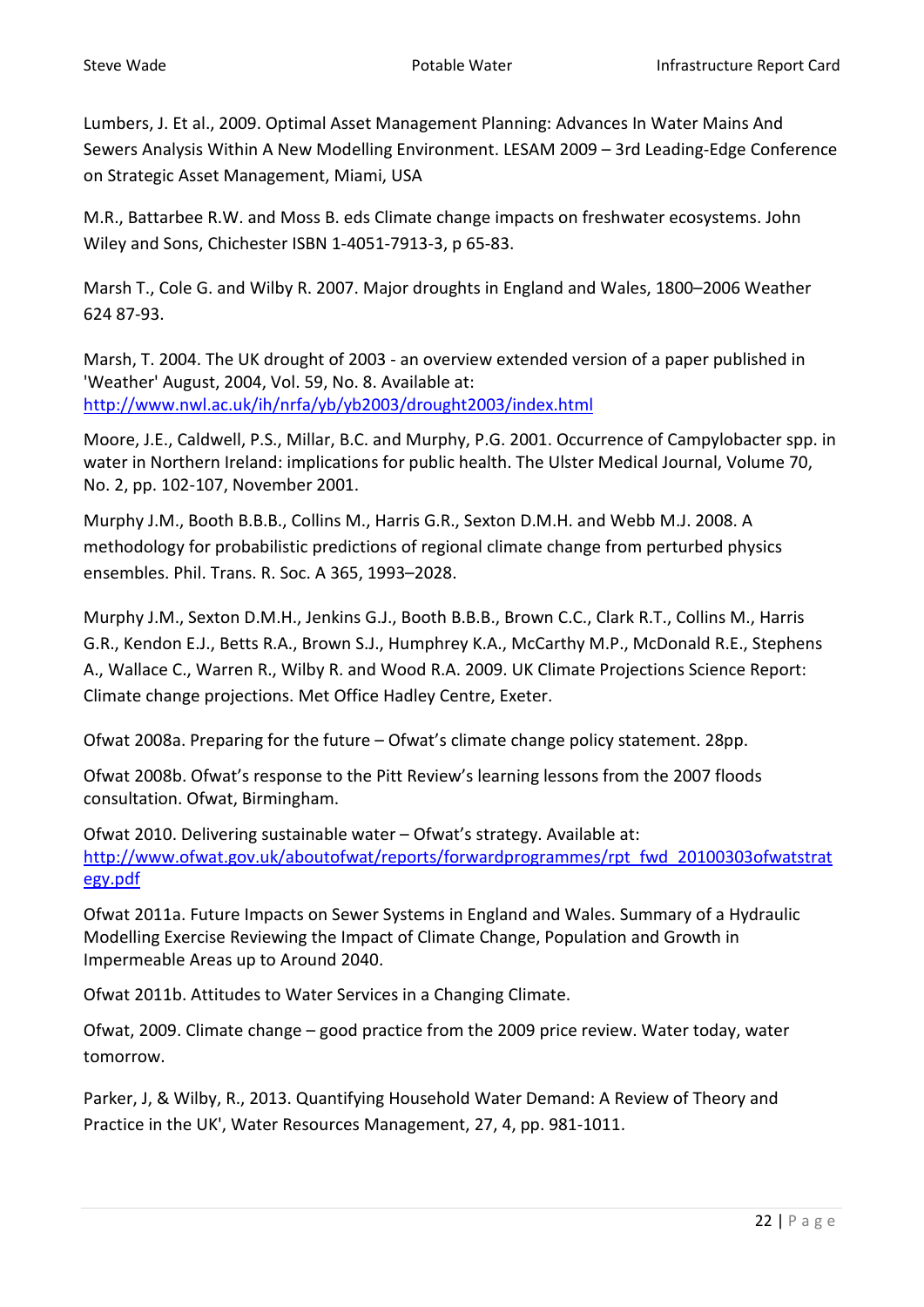Parker, J, & Wilby, R., undated. Assessing the sensitivity of water demand to climate change. Poster output from the EPSRC ARCC-Water project.

Pitt, 2008. The Pitt Review: learning lessons from the 2007 floods. Cabinet Office.

Prudhomme C., Reynard N. and Crooks S. 2002. Downscaling of global climate models for flood frequency analysis: where are we now? Hydrol. Process. 16, 1137–1150.

Prudhomme C., Wilby R.L., Crooks S., Kay A.L. and Reynard N.S. 2010. Scenario-neutral approach to climate change impact studies: application to flood risk. Journal of Hydrology 390 198–209.

Prudhomme C., Young A., Watts G., Haxton T., Crooks S., Williamson J., Davies H., Dadson S. and Allen S. 2012. The drying up of Britain? A national estimate of changes in seasonal river flows from 11 Regional Climate Model simulations. Hydrological Processes DOI: 10.1002/hyp.8434

Raghav Pant, Jim Hall, Scott Thacker, Stuart Barr & David Alderson. January 2014. National scale risk analysis of interdependent infrastructure network failures due to extreme hazards.

Rance, J., Wade, S.D., Hurford, A.P. Bottius, E. and Reynard, N.S. 2012. Climate Change Risk Assessment for the Water Sector. CCRA Water Sector Report, January 2012

Reynard, N. 2010. The Water Resources Sector Phase 1 report to the Climate Change Risk Assessment. CEH.

Ritson, J.P.; Graham, N.J.D.; Templeton, M.R.; Clark, J.M.; Gough, R.; Freeman, C. 2013. Science of the Total Environment. Mar2014, Vol. 473-474, p714-730. 17p. DOI: 10.1016/j.scitotenv.2013.12.095.

SNIFFER 2005. Business Risks of Climate Change to the Public Sector in Scotland. Paul Watkiss, Suzanne Evans, Catherine Wasilewski, and John Mayhew AEA Technology Environment in collaboration with Alistair Hunt, Metroeconomica, Eleanor Baker, Risk Solutions, Steven Wade HR Wallingford and Pam Berry Oxford University. Report to SNIFFER. Published at http://www.scotland.gov.uk/News/Releases/2005/11/14083740

Thorne, O. and Fenner, R. A. 2011. The impact of climate change on reservoir water quality and water treatment plant operations: a UK case study. Water and Environment Journal 25, 1. http://dx.doi.org/10.1111/j.1747-6593.2009.00194.x

UKWIR 2006. *Effect of Climate Change on River Flows and Groundwater Recharge, A Practical Methodology:* A Strategy for Evaluating Uncertainty in Assessing the Impacts of Climate Change on Water Resources. UKWIR Report 05/CL/04/6. ISBN 1-84057-396-1.

UKWIR 2007. Effects of climate change on River Flows and Groundwater Recharge, *A Practical Methodology:* Synthesis Report. UKWIR Report 07/CL/04/10. ISBN 1-84057-443- 7.

UKWIR 2008. 'Climate change - towards a UK water industry strategy'. Produced by Atkins. UKWIR Report CL01.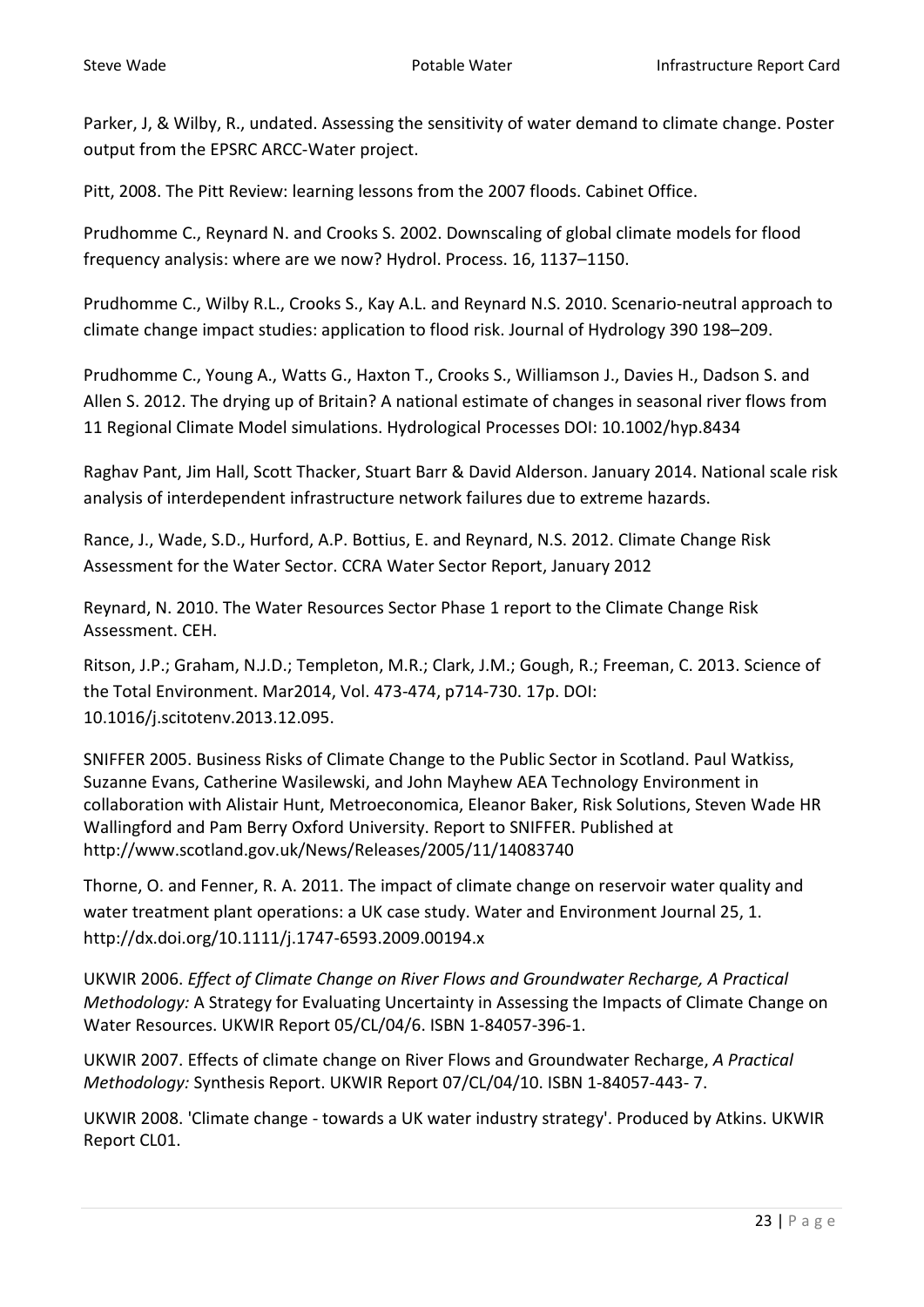UKWIR 2009. Assessment of the Significance to Water Resource Management Plans of the UK Climate Projections 2009 – Final Report.

UKWIR 2011a Climate change implications for wastewater treatment. UKWIR Project CL12. Ongoing,<http://www.ukwir.org.uk/content/default.asp?PageId=65201>

UKWIR 2011b CL08B201 – Climate Change Implications for Water Treatment. Draft Interim Report on the likely changes in water quality due to climate change. March 2011

Vidal J.-P. and Wade S. 2009. A multimodel assessment of future climatological droughts in the United Kingdom. Int. J. Climatol. 29: 2056–2071.

Vidal, J.P., Christierson, B. and Wade, S.D. 2011 Using probabilistic climate information for UK water resource planning. Geophysical Research Abstracts Vol. 13, EGU2011-5663-1,

Vidal,.J.P. and Wade, S.D. 2007. A framework for developing high-resolution multi-model climate projections: 21st century scenarios for the UK. Int. J. Climatology. Published Online: 3 Aug 2007. DOI: 10.1002/joc.1593

Vidal,.J.P. and Wade, S.D. 2008. Multi-model projections of catchment-scale precipitation regime. Journal of Hydrology. doi:10.1016/j.jhydrol.2008.02.003

Vidal,.J.P. and Wade, S.D. 2009. A multi-model assessment of future climatological droughts in the UK. Int. J. Climatology. Accepted JOC 07-0335

Wade S.D., Rance J. and Reynard N. 2013. The UK Climate Change Risk Assessment 2012: assessing the impacts on water resources to inform policy makers. Water Resources Management DOI 10.1007/s11269-012-0205-z

Wade, S.D., Townend, I., Udale-Clarke, H., Rance, J., Betts, R., Hames, D. and Nash, E. 2012. The UK Climate Change Risk Assessment Evidence Report.

Watts G., Christierson B. v., Hannaford J., and Lonsdale K. 2012. Testing the resilience of water supply systems to long droughts. Journal of Hydrology 414–415 255–267.

Watts, G., Battarbee R.W., Bloomfield, J.P., Crossman, J., Daccache, A., Durance, I., Elliot, A., Garner, G., Hannaford, J., Hannah, D.M., Hess, T., Jackson, C.R., Kay, A.L., Kernan, M., Knox, J., Mackay, J., Monteith, D.T., Ormerod, S., Rance, J., Stuart, M.E., Wade, A.J., Wade S.D., Weatherhead K., Whitehead, P.G. and Wilby, R.L. 2014. Climate change and water in the UK – past changes and future prospects. Progress in Physical Geography In Review.

Whitehead, P. G., Wilby, R. L. and Futter, M. 2006a. Impacts of climate change on hydrology, nitrogen and carbon in upland and lowland streams: assessment of adaptation strategies to meet Water Framework Directive objectives. Proceedings Durham Meeting, British Hydrological Society, UK.

Whitehead, P. G., Wilby, R. L., Butterfield, D. and Wade, A. J. 2006b. Impacts of climate change on nitrogen in lowland chalk streams: adaptation strategies to minimise impacts. Sci. Total Environ. 365, 260–273.